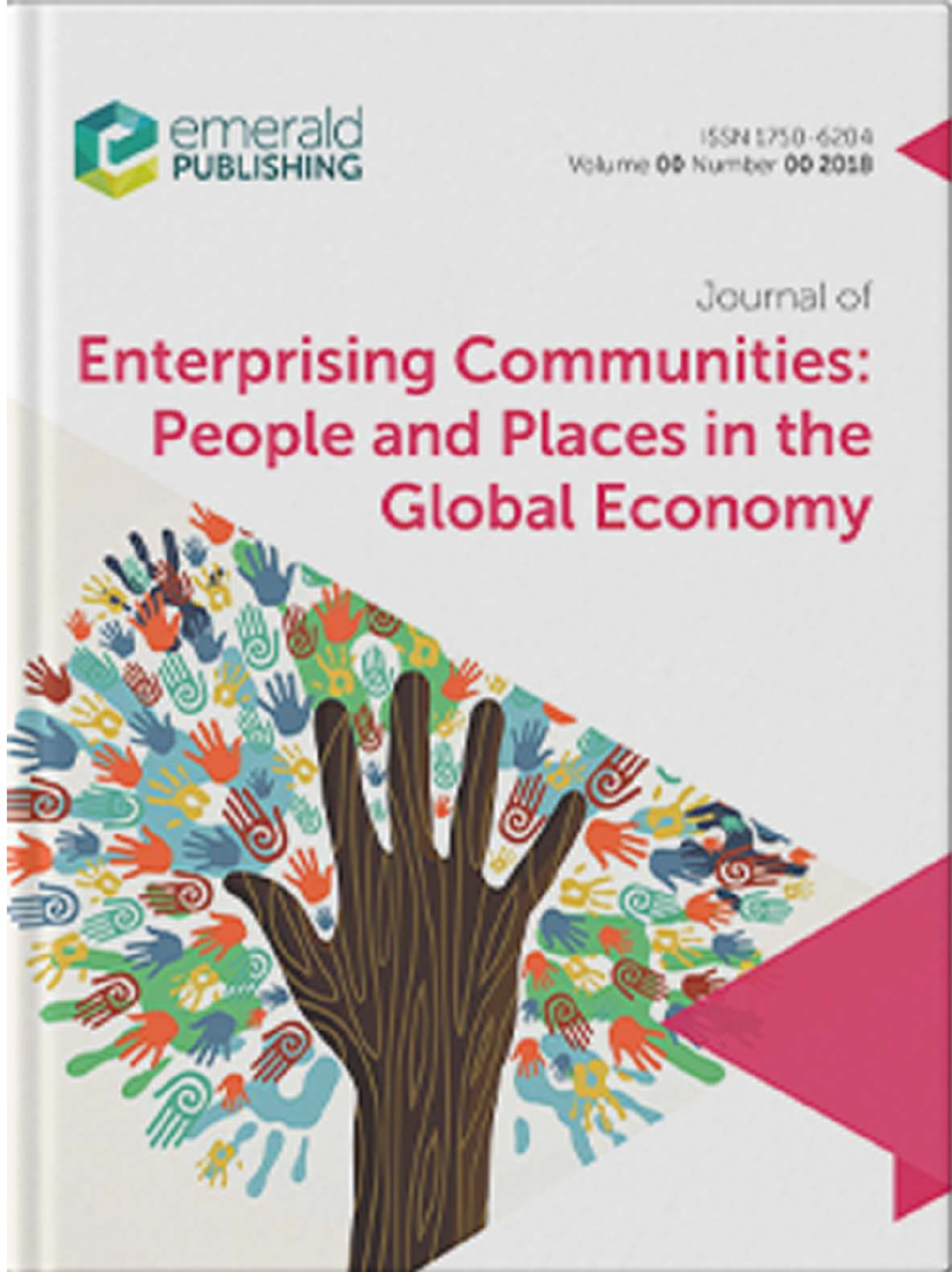#### Table of contents

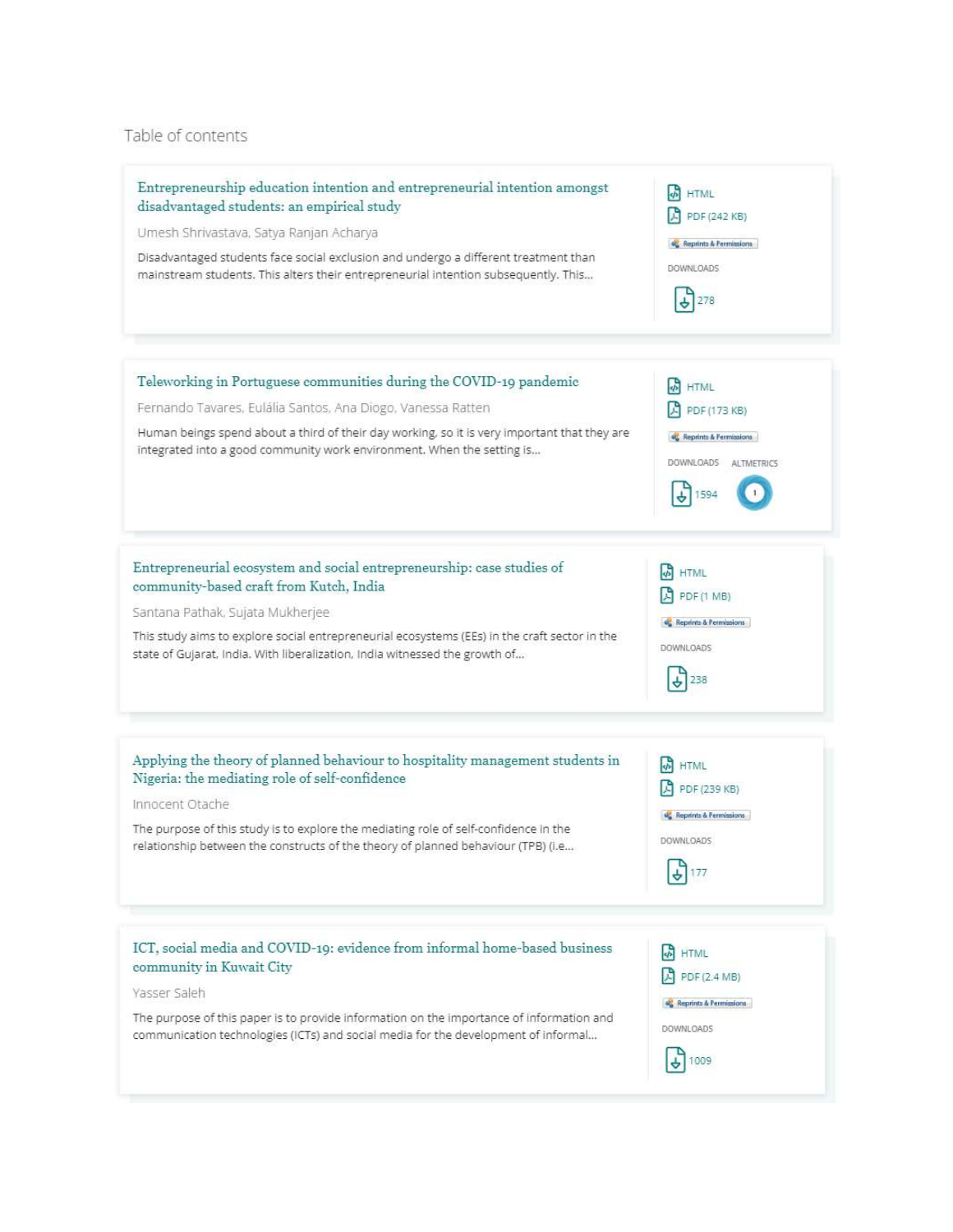

Does growth enhancement support scheme (GESS) contribute to youth development in informal farm entrepreneurship? Evidence from rural communities in Nigeria

Joseph Ikechukwu Uduji, Elda Nduka Okolo-Obasi, Simplice Anutechia Asongu

The purpose of this paper is to critically examine the impact of a growth enhancement support scheme (GESS) on youth development in informal farm entrepreneurship in...

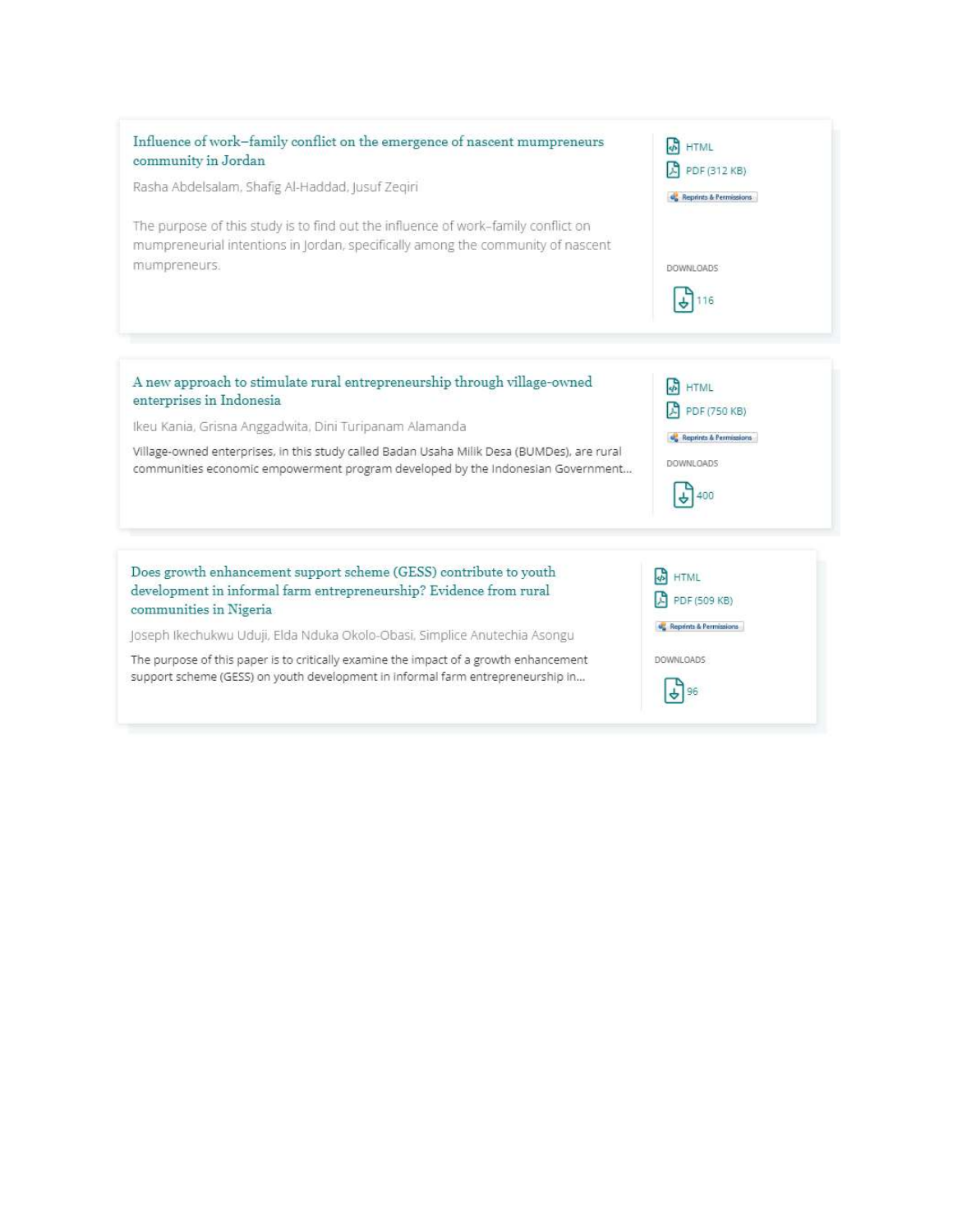## **EDITORIAL TEAM**

## **EDITOR**

Leo-Paul Dana Groupe Sup de Co Montpellier - France lp.dana@Montpellier-BS.com Veland Ramadani South-East European University - Macedonia v.ramadani@seeu.edu.mk

### **PUBLISHER**

Chloe Campbell Emerald Publishing - UK ccampbell@emerald.com

## **JOURNAL EDITORIAL OFFICE (FOR QUERIES RELATED TO PRE-ACCEPTANCE)**

Sharon Sebastian Kanappally Emerald Publishing sharon.emerald@kwglobal.com

## **SUPPLIER PROJECT MANAGER (FOR QUERIES RELATED TO POST-ACCEPTANCE)**

Abhishek Rawat Emerald Publishing abhishek.emerald@kwglobal.com

## **EDITORIAL ADVISORY BOARD**

Thomas A. Bryant Rutgers University - USA Rosa Caiazza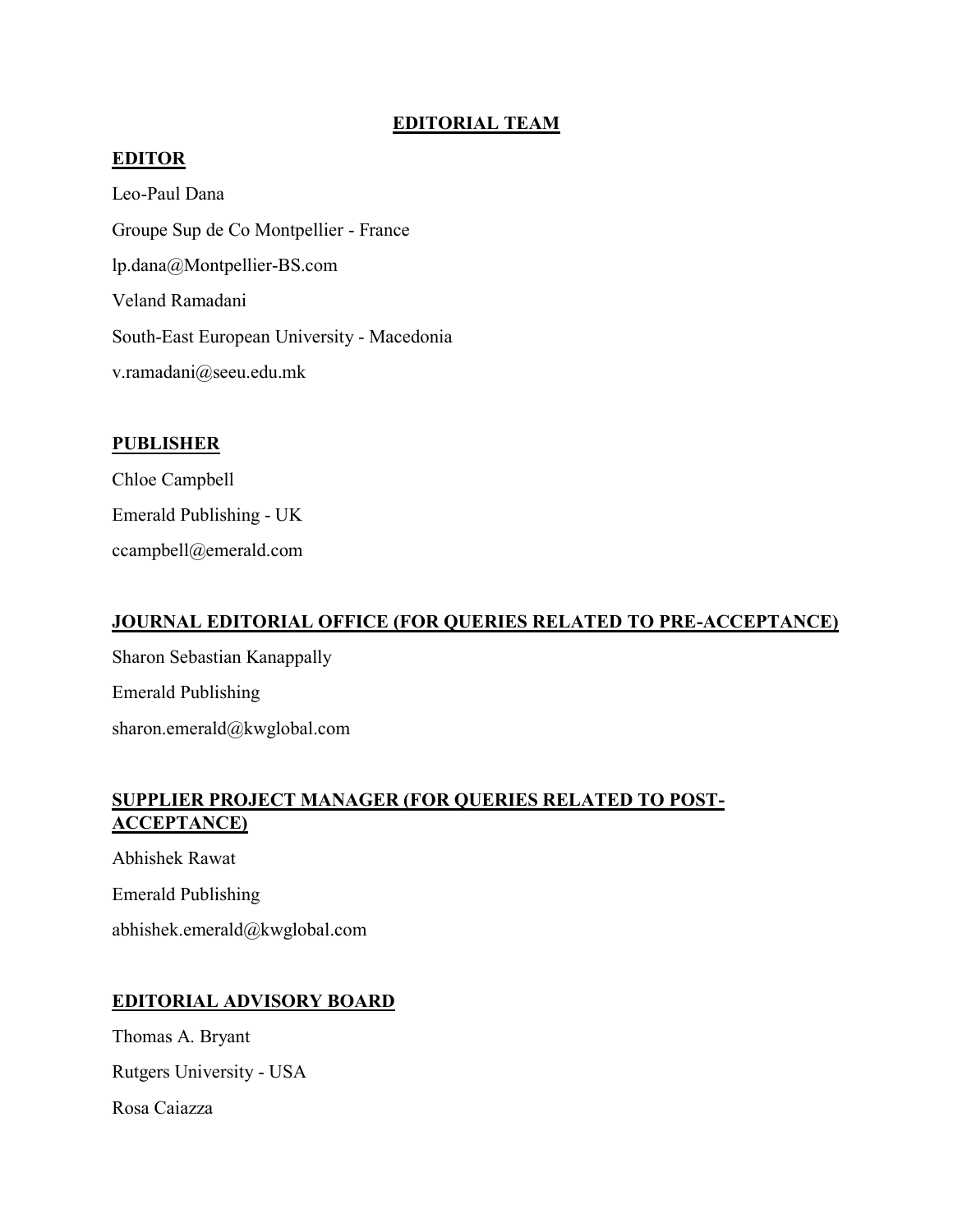Parthenope University of Naples - Italy Garth Cant Department of Geography, University of Canterbury - New Zealand Susan Coleman University of Hartford - USA Heidi Dahles Griffith University - Australia Louis Jacques Filion HEC Montreal - Canada Dennis Foley University of Newcastle - Australia Craig Galbraith Cameron School of Business, University of North Carolina - USA Elisa Giacosa Universita Degli Studi Di Torino - Italy Lisa Gundry DePaul University - USA Bill Hefley University of Pittsburgh - USA Sibylle Heilbrunn Kinneret College on the Sea of Galilee - Israel Albert James Dalhousie University, Halifax - Canada John Jenkins Middlebury Institute of International Studies - USA Brian Jones Leeds Beckett University - UK Christian Keen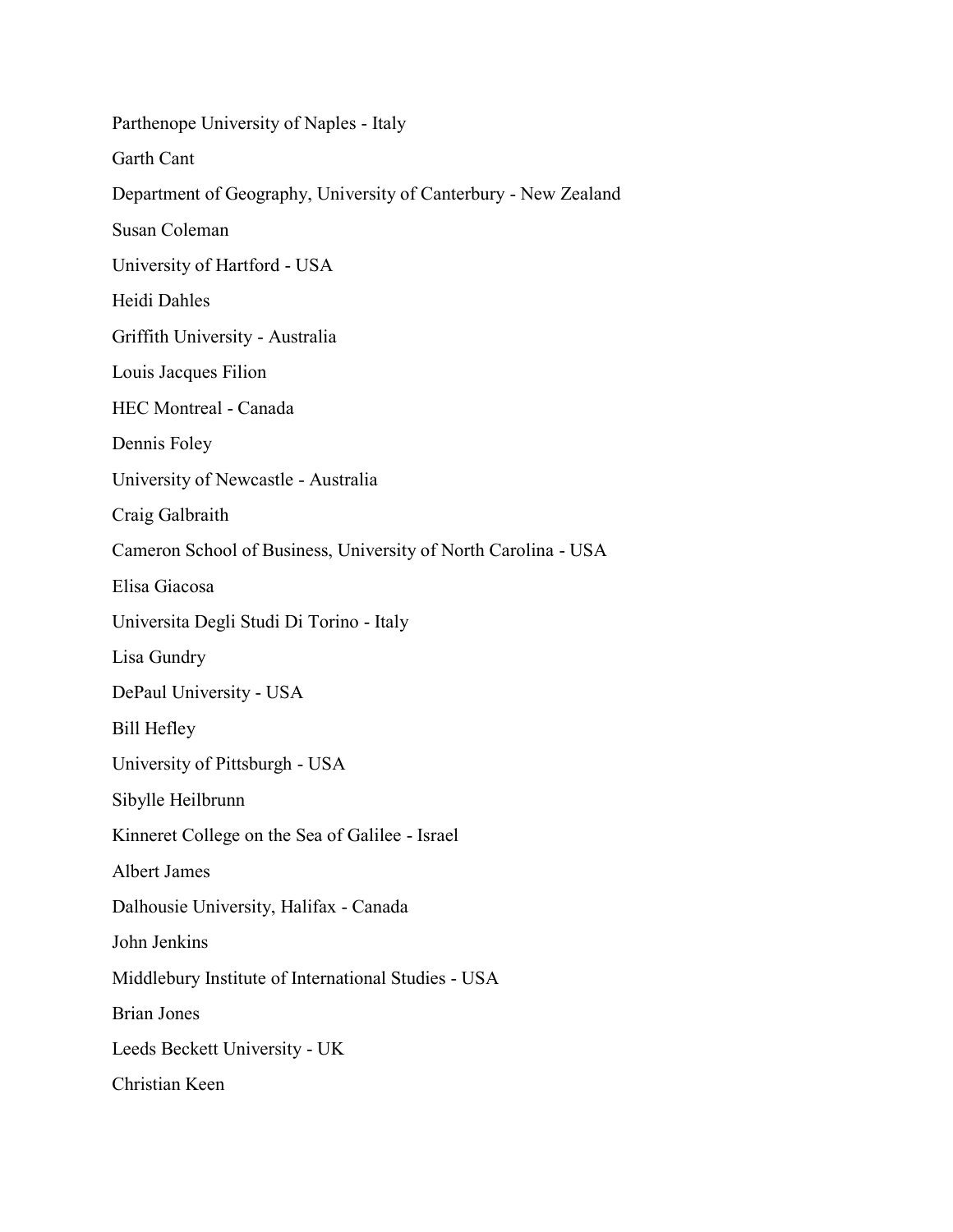Université Laval - Canada Jill Kickul NYU Stern School of Business - USA Norris Krueger Entrepreneurship Northwest - USA Frederic Le Roy GSCM-Montpellier Business School - France Arja Lemmetyinen University of Turku - Finland Ivan Light University of California - USA George Lodorfos Leeds Metropolitan University - UK Jun Ma Purdue University - USA Colin M Mason University of Glasgow - UK Gerard McElwee Independent Scholar - UK Teresa V Menzies Faculty of Business, Brock University - Canada Guido Migliaccio University of Sannio - Italy Ramo Palalić Sultan Qaboos University - Oman Pallab Paul University of Denver - USA Edwina Pio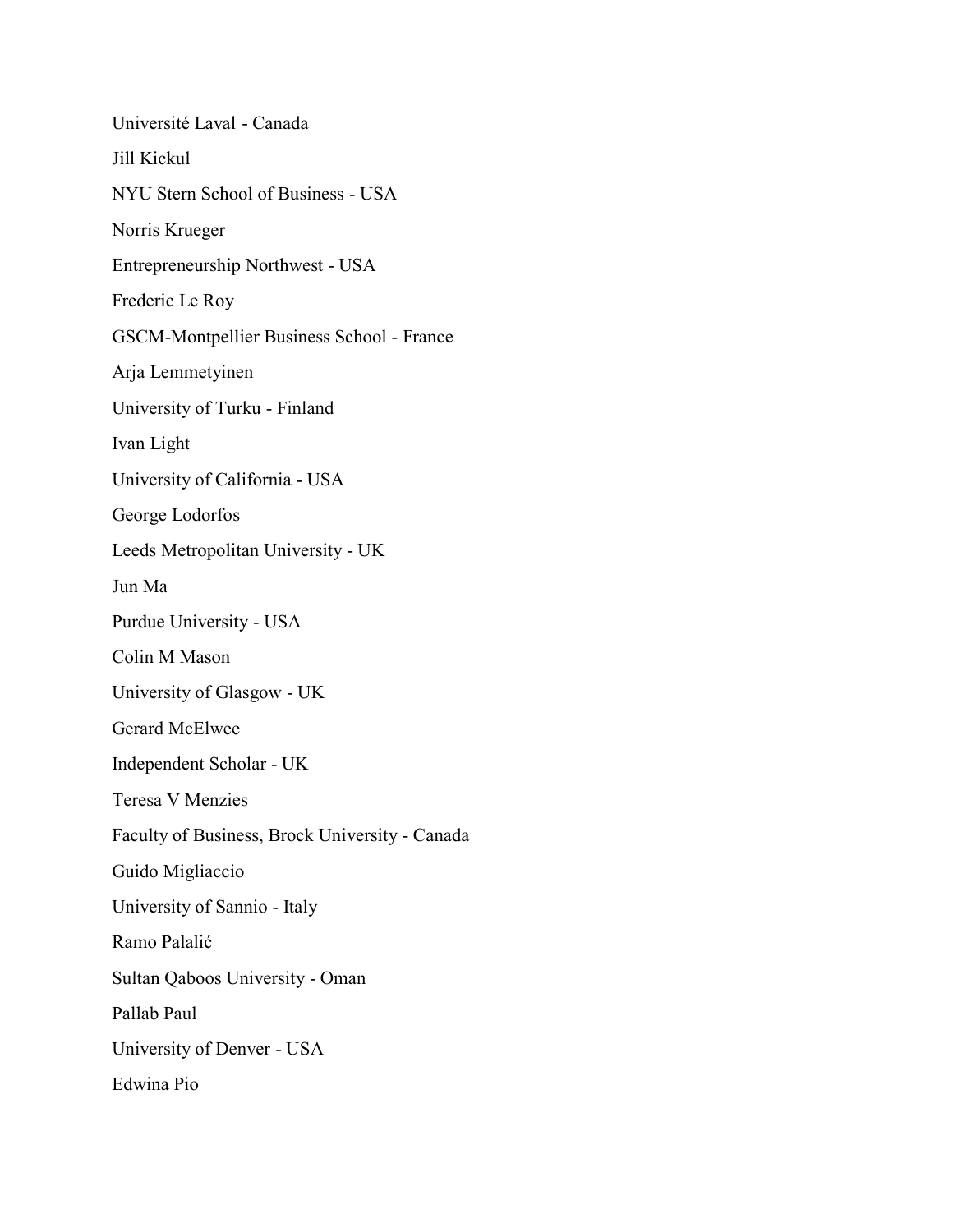Faculty of Business, AUT University, Auckland - New Zealand Steffen Roth La Rochelle Business School - France Aidin Salamzadeh University of Tehran (Iran) Caroline Saunders Lincoln University - New Zealand Curt H. Stiles University of North Carolina Wilmington - USA Elisabeth Sundin Linköping University - Sweden Mai Thi Thanh Thai HEC Montreal - Canada Colin C. Williams University of Sheffield - UK Said Yami University of Montpellier and EUROMED Management - France Louw van der Walt North-West University - South Africa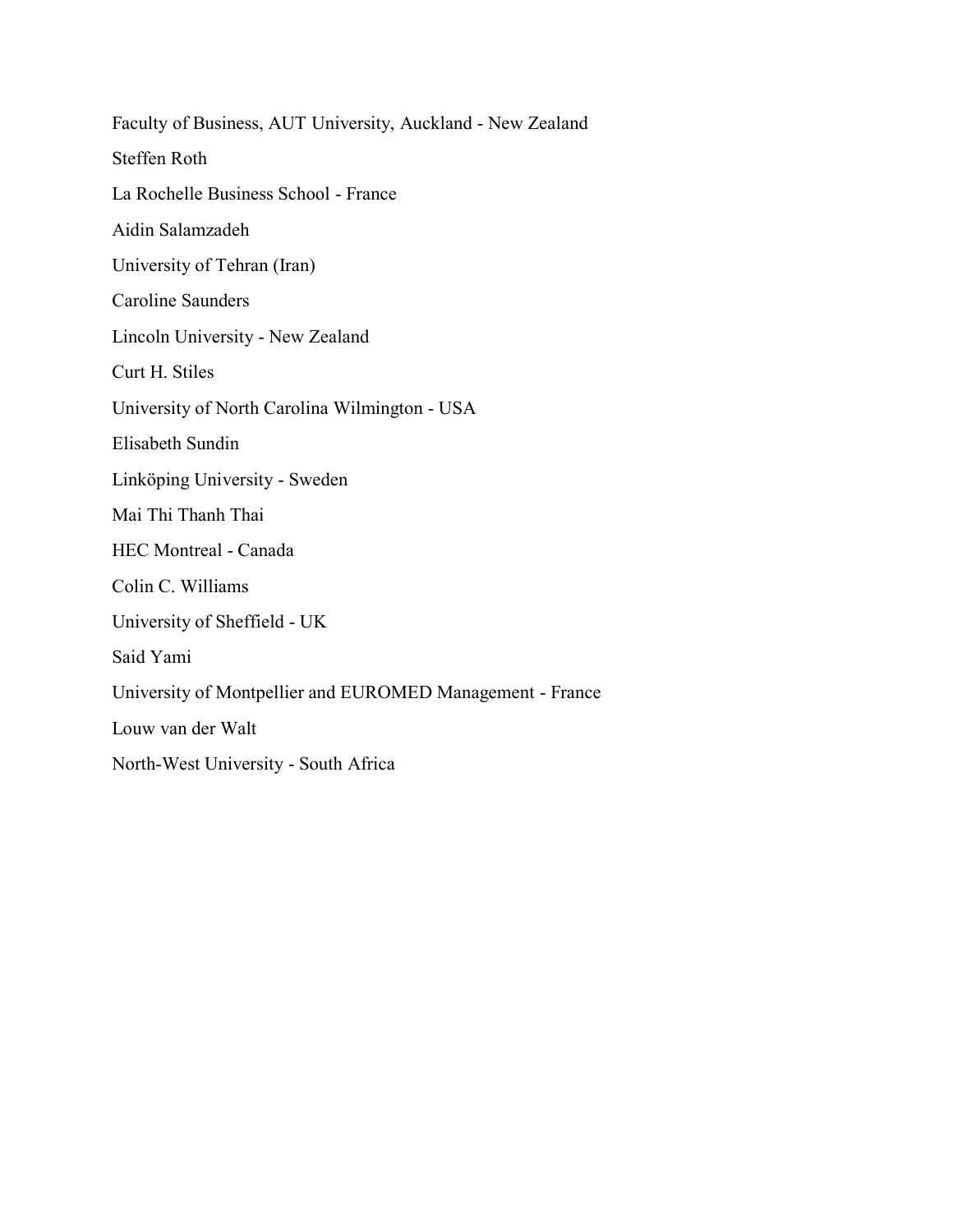## A new approach to stimulate rural entrepreneurship through villageowned enterprises in Indonesia

Ikeu Kania *Faculty of Social and Political Sciences, Garut University, Tarogong Garut, Indonesia*

Grisna Anggadwita *School of Economics and Bussiness, Telkom University, Bandung, Indonesia, and*

Dini Turipanam Alamanda *Faculty of Economics, Garut University, Tarogong Garut, Indonesia*

#### Abstract

Purpose – Village-owned enterprises, in this study called Badan Usaha Milik Desa (BUMDes), are rural communities economic empowerment program developed by the Indonesian Government to encourage the growth of rural entrepreneurship by using the potential of locally owned resources. However, the implementation and effect of the BUMDes program are questionable. Thus, this study aims to investigate the role of BUMDes in encouraging rural entrepreneurship and strengthening rural economic development. In addition, this study also explores challenges in implementing the BUMDes program.

Design/methodology/approach – This study uses a qualitative method with a case study approach. Data were obtained through in-depth interviews using purposive sampling techniques to key people in management at five BUMDes in Garut Regency, West Java, Indonesia, which have successfully implemented the BUMDes program.

Findings – The findings of this study indicate that BUMDes are proven to encourage rural entrepreneurship with the dimensions of exploration and empowerment, capacity building and the support and involvement of all stakeholders. BUMDes were established in accordance with government policies based on the village discussion process as the culture of the Indonesian people by involving elements of the village government, associations and the community. However, the challenges in implementing BUMDes are still faced by managers including implementation and regulatory mismatches, lack of qualified human resources and lack of synergy between the village government and BUMDes.

Research limitations/implications – In this study, the development of a local economic empowerment program as a driver of rural entrepreneurship is carried out in the Indonesian context. In addition, based on the unique nature of case studies, making this study can only be implemented in cases that have similar characteristics. Therefore, in the context of other countries, it can be done by modifying the results obtained based on the conditions and potential of each region.

**Originality/value** – Although recognition of entrepreneurship is one of the main determinants of rural economic development, empirical research in this area is relatively rare. Thus, this study adds a new perspective on the BUMDes program as an effort to grow rural entrepreneurship.

Keywords Empowerment, Capacity building, Rural entrepreneurship, BUMDes, Rural economic development, Village-owned enterprise, Rural-owned enterprise, Garut

Paper type Research paper

The authors would like to thank the Dean of the Faculty of Science and Politics, University of Garut who has supported this research both morally and materially. This research is a collaboration of researchers from Garut University and Telkom University. In addition, we also thank all those who have helped and supported this research so that it can be realized.

BUMDes in Garut Regency, Indonesia

Received 17 July 2020 Revised 6 August 2020 Accepted 7 August 2020



Journal of Enterprising Communities: People and Places in the Global Economy © Emerald Publishing Limited 1750-6204 DOI [10.1108/JEC-07-2020-0137](http://dx.doi.org/10.1108/JEC-07-2020-0137)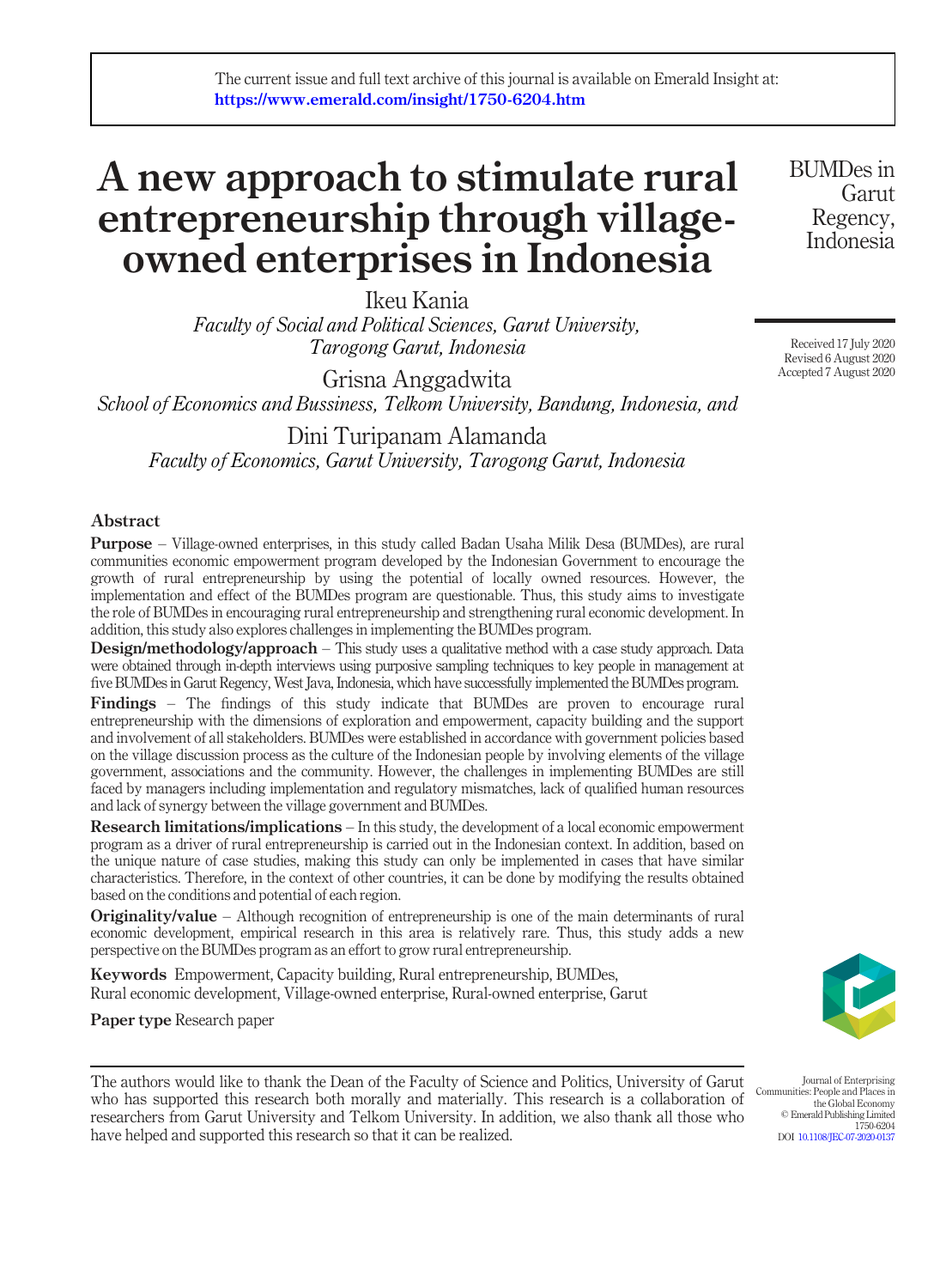#### 1. Introduction

Regional economic development is a very important contributor in building local economic capacity in developing countries to improve the quality of life of people in the region (Rokhim *et al.*, 2017). Rural entrepreneurship has become one of the main forces in the economic growth of a country, especially in developing countries. The entrepreneurial strategy is considered as a key factor to improve performance in local economic regional development (Rokhim *et al.*, 2017). One strategy in encouraging rural entrepreneurship is to design an entrepreneurial program to develop thinking styles and skills in identifying business opportunities; analytic and problem-solving; creativity; expanding network relations; take a risk; starting a business and management among small business owner/ managers (Alarape, 2007). The Government of Indonesia has made various programs to develop the rural economy, such as providing various facilities and infrastructure, as well as creating a National Program for Community Development projects, one of which is by establishing Badan Usaha Milik Desa (BUMDes), which are pillars of rural economic activity, serving as social and commercial institutions.

BUMDes development can support the strengthening of village income to enable them to become more independent (Suriadi *et al.*, 2015). BUMDes have a very important role as a collective economic institution that aims to optimize the welfare of rural communities (Afwa, 2018; Rodiyah, 2019). The results of a study by Du and Izumida (2006) showed that BUMDes in rural China were once an economic engine and an important contributor to the success of China's economic reforms. According to McElwee *et al.* (2018), the fundamental problem of rural development is limited authority. Most rural development methods place villagers only as objects of development and not as subjects who have decisive and strategic authority to manage village assets. In addition, BUMDes still experience various problems, including lack of capital, limited human resource capacity in managing BUMDes and lack of BUMDes socialization activities (Ulumudin *et al.*, 2019).

Research on rural entrepreneurship is relatively scarce, so this study seeks to fill gaps that occur by adding insights into the role of BUMDes in encouraging rural entrepreneurship and challenges in its implementation. This study will help design future development policies and enable the use of more selective and flexible instruments in supporting rural entrepreneurship. The purpose of this study is to investigate the role of BUMDes in encouraging rural entrepreneurship and rural economic development. This study uses a qualitative exploratory approach through in-depth interviews at five BUMDes in Garut Regency. This research shows that village-owned companies are projected to become a new economic force in rural development in developing countries, especially Indonesia. In addition, we identified a critical dimension that influenced the development of BUMDes in encouraging rural entrepreneurship with a broad focus on process, institutional support, challenges and social dynamics. We analyze this data through a place lens (socio-spatial; Cresswell, 2013) and then map the data structure model to propose an integrated framework by observing and analyzing, further enabling the conditions of the rural entrepreneurship context.

This paper is organized as follows: in Section 1, we introduce the concept of rural entrepreneurship and the phenomenon of BUMDes. In Section 2, we try to review and integrate contemporary contributions into all the factors that characterize rural entrepreneurship and the creation of a rural entrepreneurship environment through the BUMDes government program. An overview of the BUMDes condition in Garut Regency, West Java is also presented in that section. Section 3 presents research methods and integrated frameworks for rural entrepreneurship analysis through the BUMDes program. Section 4 presents is the finding and discussion of studies covering the implementation of BUMDes, challenges of BUMDes and the role of BUMDes in driving the growth of rural

**IEC**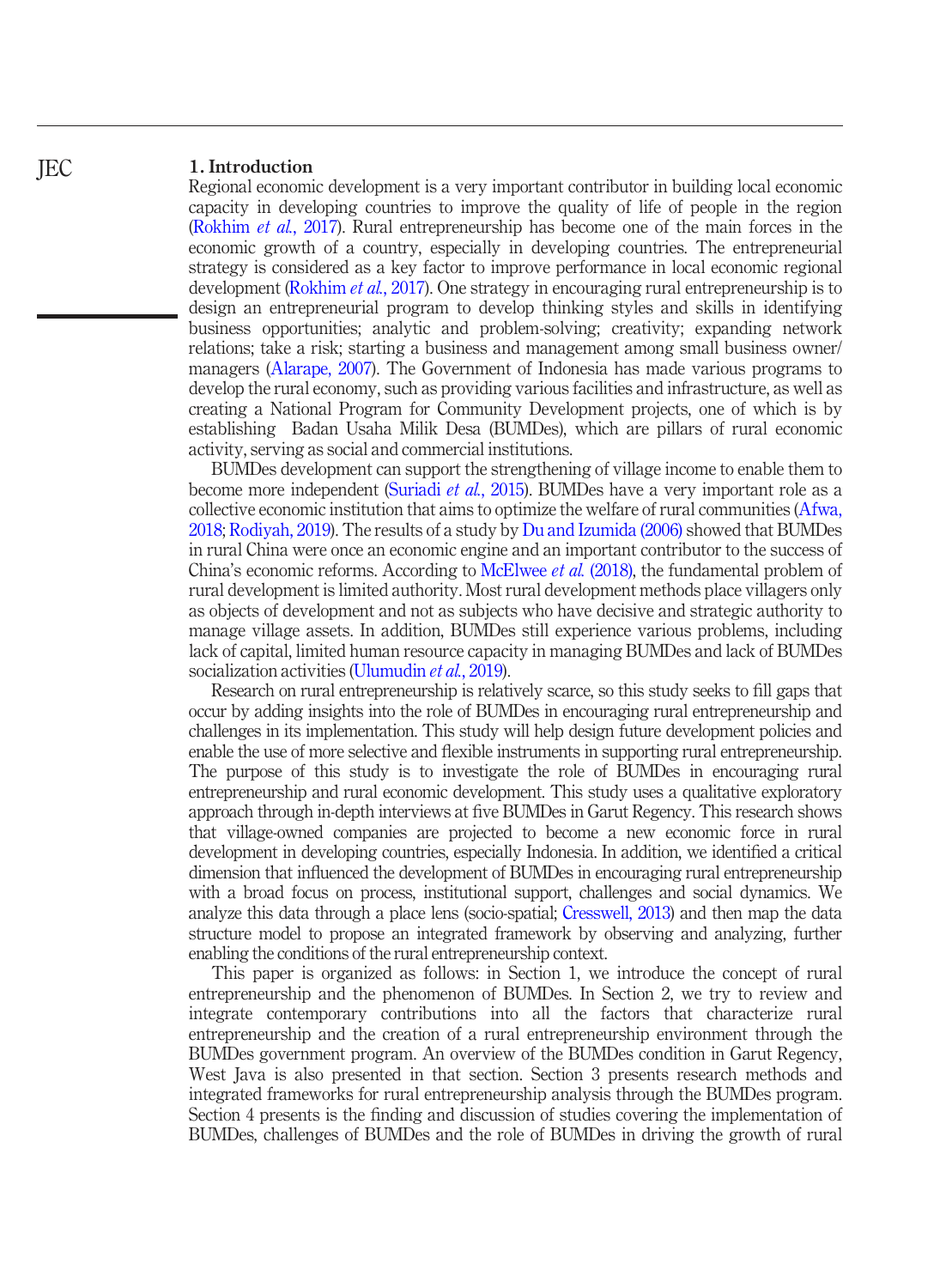entrepreneurship. Finally, the conclusions of the results of this study are presented in Section 6. Implications and recommendations for future practice and research are also presented.

#### 2. Literature review

#### *2.1 Rural entrepreneurship*

Entrepreneurship is a dynamic process that creates additional wealth for those involved in it. The behaviors described during this process include taking initiatives, managing and reorganizing social and economic mechanisms to make the use of resources and situations practical, and being able to accept risks or failures (Hisrich and Ramadani, 2017). Entrepreneurship has been widely recognized as a factor that accelerates economic development (Ramadani *et al.*, 2014, 2013). According to Dana (1995), entrepreneurs are individuals who build and manage businesses by placing profits and business growth as their primary goals.

Nwankwo and Okeke (2017) explained that governments in developing countries have realized that there is no meaningful development, except when the countryside participates in the development. This realization is based on the fact that the rural population is an important component of a country's population. According to Isenberg (2010), the context of entrepreneurship should be understood and shaped in relation to local conditions. Thus, it is necessary to do sustainable development in rural areas. Rural areas include areas with specific physical, social and economic characteristics (Stathopoulou *et al.*, 2004), there is an increase in demand and interest in proposing entrepreneurship as a new form of business and a key element in the process of rural development, especially in areas with slow development (Lafuente *et al.*, 2007). Umebali and Akuibilo (2006) revealed that village development is a strategy designed to improve the economic and social life of the rural poor. However, village development cannot be achieved without a strategy. Rural entrepreneurship is one of the strategies that can be used for local economic development.

In general, rural entrepreneurship can be defined as an organization that creates and introduces a new product, serves or creates new markets or uses new technologies in a rural environment (Wortman, 1990). Other research identifying rural entrepreneurship is the creation of companies in rural areas (Lafuente *et al.*, 2007; Vaillant and Lafuente, 2007) and the development of small companies (Dinis, 2006; Meccheri and Pelloni, 2006). Meanwhile, Covin and Slevin (1991) define rural entrepreneurship as a business entity operating in a rural environment, which is not related to metropolitan/big city sites. Then, Patel and Chavda (2013) and Saxena (2012) revealed that rural entrepreneurship implies development of entrepreneurial activities in rural areas, in other words, the development of an industry, which also implies that village entrepreneurship is identical to village industrialization.

The specific advantages of rural locations are social, cultural and historical elements that have accumulated over time through people who live and work in these places (Williams *et al.*, 2004). These natural, social, cultural and heritage facilities can be used as unique resources in entrepreneurial activities (Müller, 2013; Stathopoulou *et al.*, 2004). In addition, local food products also have the potential to improve territorial and inheritance aspects (Goodman, 2003). The entrepreneurial activity provides a good example of the recombination of rural resources that creates new value for entrepreneurs but further contributes to the origin of these products. Rural entrepreneurship plays a key role in leveraging innovation, nurturing and developing communities, providing employment opportunities and moderating relationships between agriculture, land use, community and economic development (Atterton *et al.*, 2011; Newbery and Bosworth, 2014; Phillipson *et al.*, 2011). Sharma *et al.* (2013) also argue that rural entrepreneurship plays an important role in improving the economy in developing countries. Rural entrepreneurship helps in developing backward/underdeveloped areas to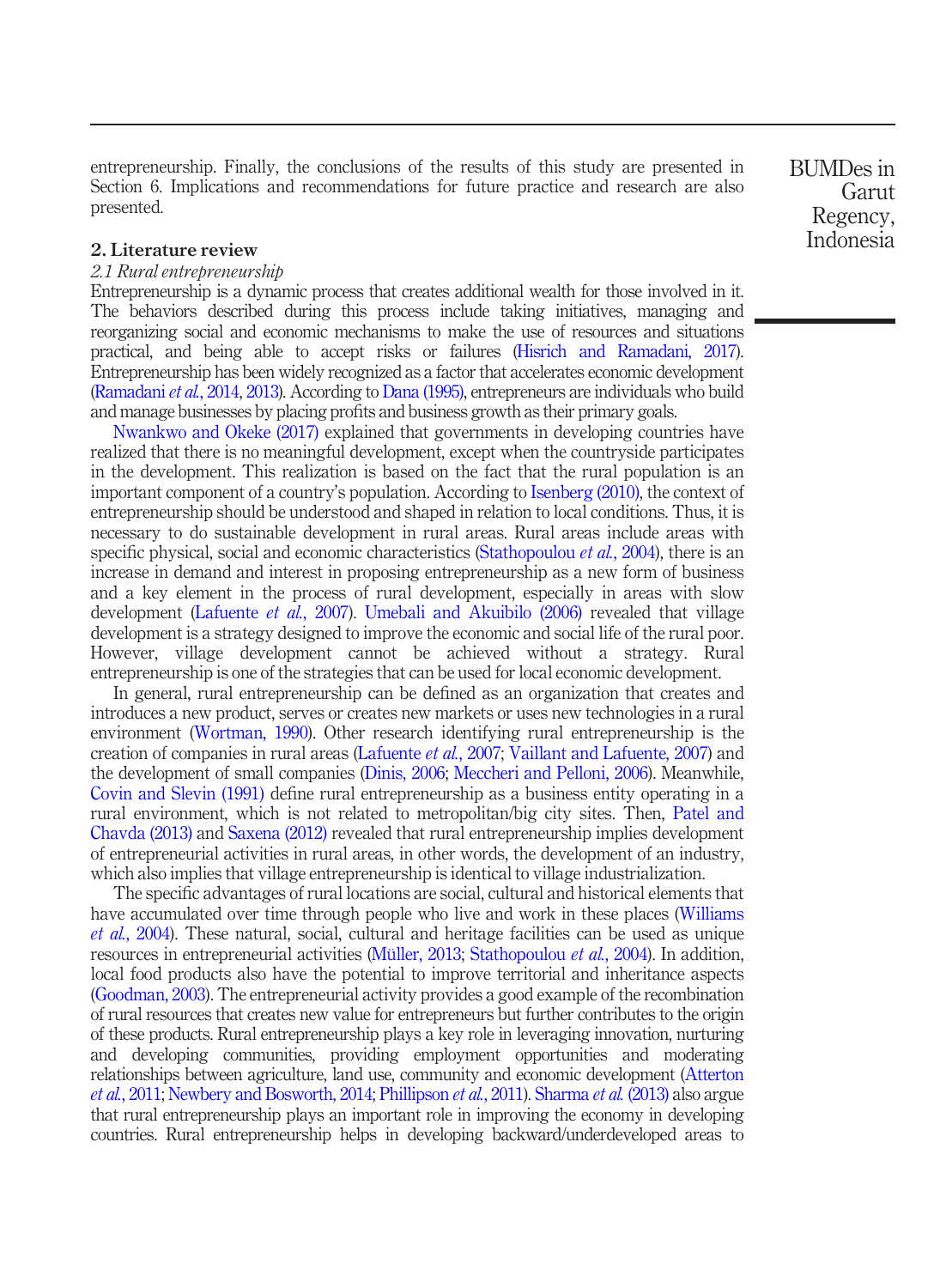reduce poverty levels. The government can create a scheme for the development of village businesses to explore the potential of rural areas, which in turn will help improve economic development.

#### *2.2 Village-owned enterprises*

The concept of village-owned enterprises is one of the efforts of the Indonesian Government to encourage local economic growth and develop village potential. The legal basis for establishing village-owned enterprises, in Indonesia called BUMDes, is regulated in Law Number 32 of 2004 concerning the regional government. BUMDes are defined as business entities whose capital is wholly or partly owned by the village and the village participates directly. This comes from separating village assets by managing assets, services and other businesses for the greatest welfare of the village community. The establishment of BUMDes aims to explore and optimize the potential of rural entrepreneurs based on Village Law Number 6 of 2014. BUMDes policy is increasingly supported by Government Regulation Number 47 of 2015, which states that villages have the authority to manage BUMDes.

In China, the concept of village-owned enterprise is known as township and village enterprises (TVEs) that are built and controlled by the city and village government to realize the form of community property, so that, in theory, the property belongs to everyone who lives in local government jurisdiction (Luo *et al.*, 1999). Local governments have the right to control residual income, dispose of assets, appoint and dismiss managers (Byrd *et al.*, 1990). City and village governments in China have greatly assisted TVEs in securing the factors of production, accessing infrastructure, regulating marketing channels and getting higherlevel government ratification if needed (Byrd *et al.*, 1990). TVEs and BUMDes have the same goals for the welfare of rural communities and realizing economic independence but have different concepts from the regulations and management processes (Suartini *et al.*, 2019).

Meanwhile, various studies on BUMDes in Indonesia have been carried out. Amri (2019) revealed that BUMDes are village business institutions managed by the community and village government in an effort to strengthen the rural economy and was formed based on the needs and potential of the village. Meanwhile, Larasdiputra *et al.* (2019) stated that BUMDes are a form of village institutions that have economic or business activities to provide benefits to the village community. BUMDes are a pillar of economic activity in the village, which acts as a social and commercial institution, prioritizes community interests through contributions to social activities and seeking profit by offering resources from the village to the market, both in the form of goods and services (Srirejeki, 2018). Meanwhile, Rodiyah (2019) revealed that the BUMDes are business entities determined through village regulations made based on the results of village deliberations. The establishment of BUMDes is expected to be a solution for village economic problems by comprehensive handling, including the construction of infrastructure facilities, development of rural economic potential and optimization of potential for the welfare of rural communities (Kania *et al.*, 2019).

According to Solekhan (2014), BUMDes need to have a good management concept, which includes:

- BUMDes must be openly managed and can be known by the community;
- BUMDes management must be accountable to rural communities in accordance with applicable regulations;
- rural communities must be actively involved in the planning, implementation and supervision processes; and
- the management of BUMDes must provide results and benefits for the village community continuously.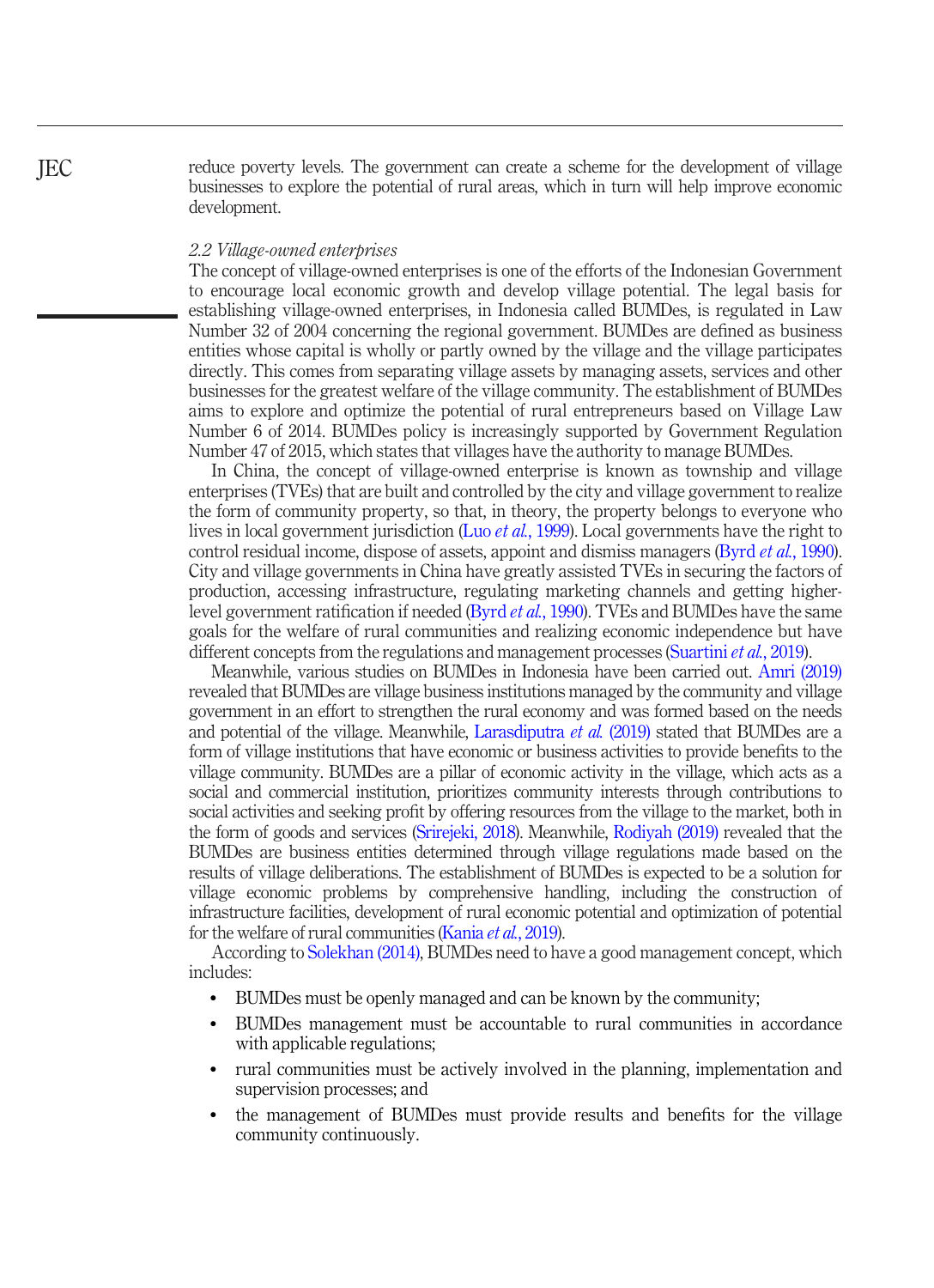BUMDes are built in accordance with the potential of the village, where the business is managed and developed independently based on the demands and needs of the community (Suastika, 2017). Agunggunanto *et al.* (2016) explained that BUMDes management is separate from village government management. Amri (2019) added that BUMDes are institution that are separate from the village administration, BUMDes have its own management structure and only need to coordinate with the village administration.

As an institution that also looks for profit, there is a mechanism that must be obeyed by BUMDes managers who work together with other parties. It is necessary to coordinate and cooperate with village governments in using economic resources. Business parties must consult and approve the BUMDes Board of Commissioners. In daily business activities, managers must act based on systems/rules that have been approved and listed in BUMDes regulations, in accordance with BUMDes governance principles.

#### *2.3 BUMDes*' *performance and rural entrepreneurship development*

Village-owned enterprises are a topic that has received a lot of attention from the public agenda in Indonesia because of their ability to provide and encourage sustainable employment opportunities in rural areas (Feher, 2014). BUMDes are a new type of business established by villages to create employment opportunities and develop an entrepreneurial environment that can have a direct impact on increasing economic growth in rural areas (Dhewanto *et al.*, 2020). According to Suastika (2017), BUMDes are rural community business units that involve the full management of rural communities through the process of development and empowerment. BUMDes' performance must prioritize knowledge, learning and skills development (Yadav and Goyal, 2015; Hazarika, 2016), which are needed for entrepreneurial development (Taghibeygi *et al.*, 2015) and innovation in a rural context. Thus, BUMDes can fill wide gaps and differences between rural and urban community incomes (Das, 2014) and have an impact on reducing the migration of people from rural to urban areas in search of work (Munyanyiwa and Mutsau, 2015). The growth of rural entrepreneurship will help reduce the problem of unemployment that in turn will minimize poverty and other problems related to increasing welfare (Deshwal, 2015; Kushalakshi and Raghurama, 2014).

Local economic development refers to the process by which local governments and community-based groups manage their existing resources and enter into new partnership arrangements with the private sector, or with one another, to create new jobs and to stimulate economic activity in the region (Purbasari *et al.*, 2019). Trousdale (2003) assumes that local economic development is a participatory process, in which local people from all sectors work together to stimulate local commercial activities, resulting in a resilient and sustainable economy. According to Sudaryana (2016), BUMDes provide the opportunity to develop various types of businesses that include:

- services:
- distribution of nine basic commodities;
- trade in agricultural products; and
- small and household industries.

Thus, the performance of BUMDes can encourage the development of rural entrepreneurship by increasing the quality of rural resources. The performance of BUMDes development is not only based on the aspect of economic growth targets but also creates conducive economic activities at the village level at least breaking the obstacles to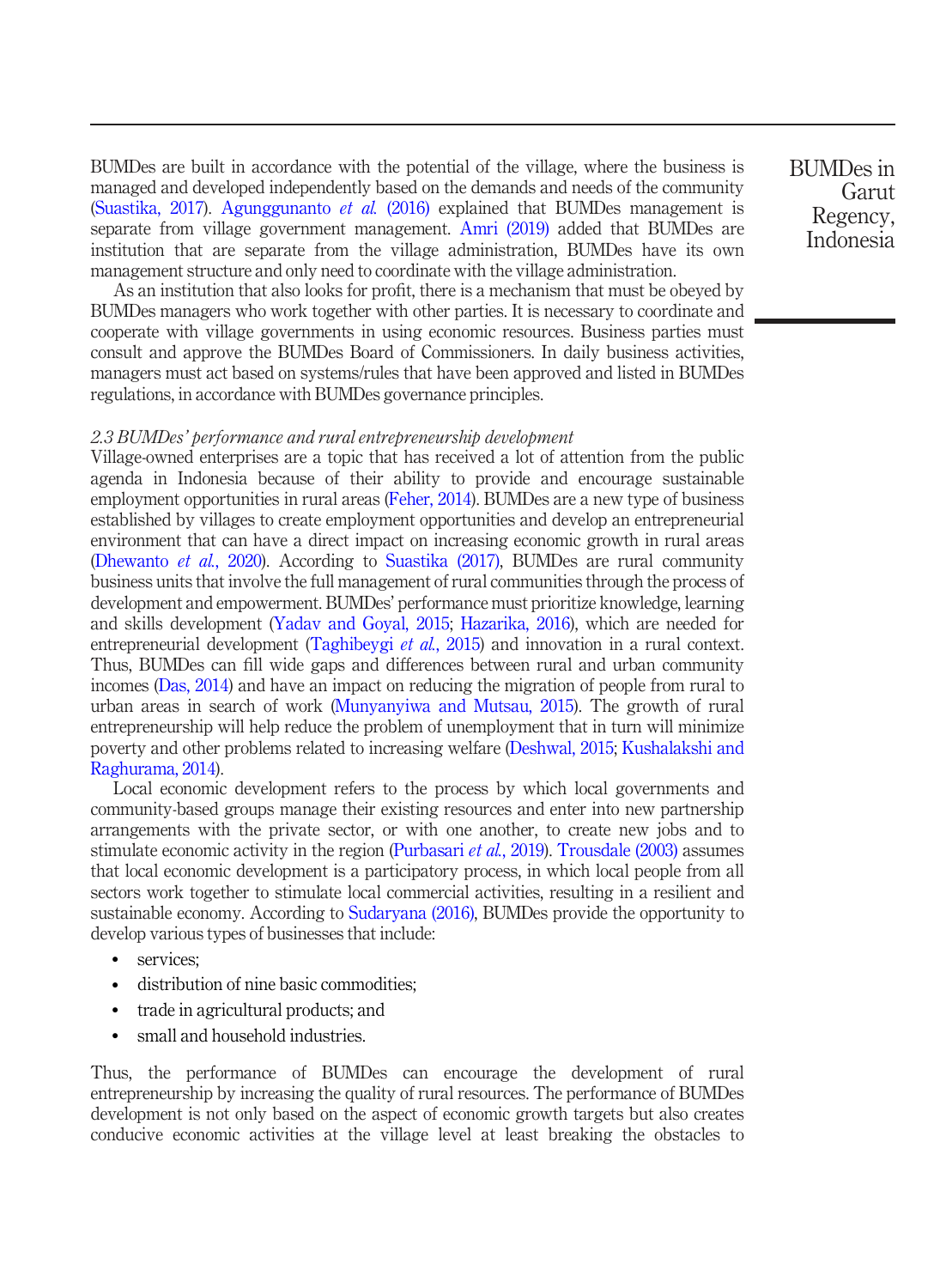developing rural businesses to achieve goals and encouraging increased community income to create community welfare (Sudaryana, 2016).

#### *2.4 Glance of BUMDes in Garut, Indonesia*

Based on data from the Central Statistics Agency (2018), there are 75.436 village-level administrative areas in Indonesia, and as many as 64% of villages have established BUMDes. The Number of BUMDes has increased rapidly every year. In 2014, the Number of BUMDes in Indonesia was 1.022 BUMDes, and in 2018 it was noted that 45.549 BUMDes had been established. There are 1.074.754 workers absorbed in the implementation of BUMDes. In addition, BUMDes' annual turnover reaches IDR 1.16 trillion, with a net profit of IDR 121 billion/year (desapedia.id, 2019). However, in its development, Jokowi as President of the Republic of Indonesia said that there were 2.188 BUMDes abandoned and 1.670 BUMDes running but not yet optimally contributing to driving the village economy (Ihsanuddin, 2019).

Garut is one of the regencies in West Java, Indonesia that has a variety of local potential. Garut has 42 subdistrict administrative regions consisting of 421 villages. However, based on data from the Office of Community and Village Empowerment of Garut Regency, there are only 150 BUMDes included in the active category that have been operating in accordance with statutory regulations through asset management and village potential activities and are not only oriented toward institutional profits (DPMD, 2019). Meanwhile, the remaining 204 BUMDes operate a variety of more profit-oriented businesses and 67 BUMDes are included in the inactive category. The profile indicates that BUMDes in Garut Regency are not ideal.

Garut Regency has a natural beauty and a variety of local potential in each village. This is the power to advance the village economy by exploring potential. BUMDes are one of the institutions that can play a role in managing and exploiting this potential to improve the village economy by encouraging independent rural entrepreneurship. Thus, this study focuses on several BUMDes in the Garut area that are BUMDes pilot projects in Indonesia nationally.

#### 3. Research methodology

The research questions in this study require an elaboration of a comprehensive view of the BUMDes program in encouraging rural entrepreneurship. Qualitative research is considered appropriate in exploratory studies to guide our research – including sample selection, data collection and analysis – because it will facilitate a complete description of representative cases and pattern detection. In addition, the qualitative design provides an opportunity to interact directly with research subjects, thereby avoiding bias when in the interview process (Dana and Dana, 2005; Dana and Dumez, 2015).

#### *3.1 Research design*

This study uses a qualitative approach. The choice of a qualitative research model is highly dependent on the point of view used by the researcher and the purpose of the study (Creswell, 2007). This research uses a case study approach, in which the researcher explores in depth a program, event, activity, process and individual (Creswell and Creswell, 2017). According to Rihoux and Ragin (2008), case selection is based on explicit conceptual criteria to determine the area of homogeneity in which cases become comparable. However, the diversity of each selected case can find a broad spectrum of factors that underlie the functions and critical variables of case studies that have the same characteristics. Several case studies are examined to explore the phenomenon of BUMDes as a government program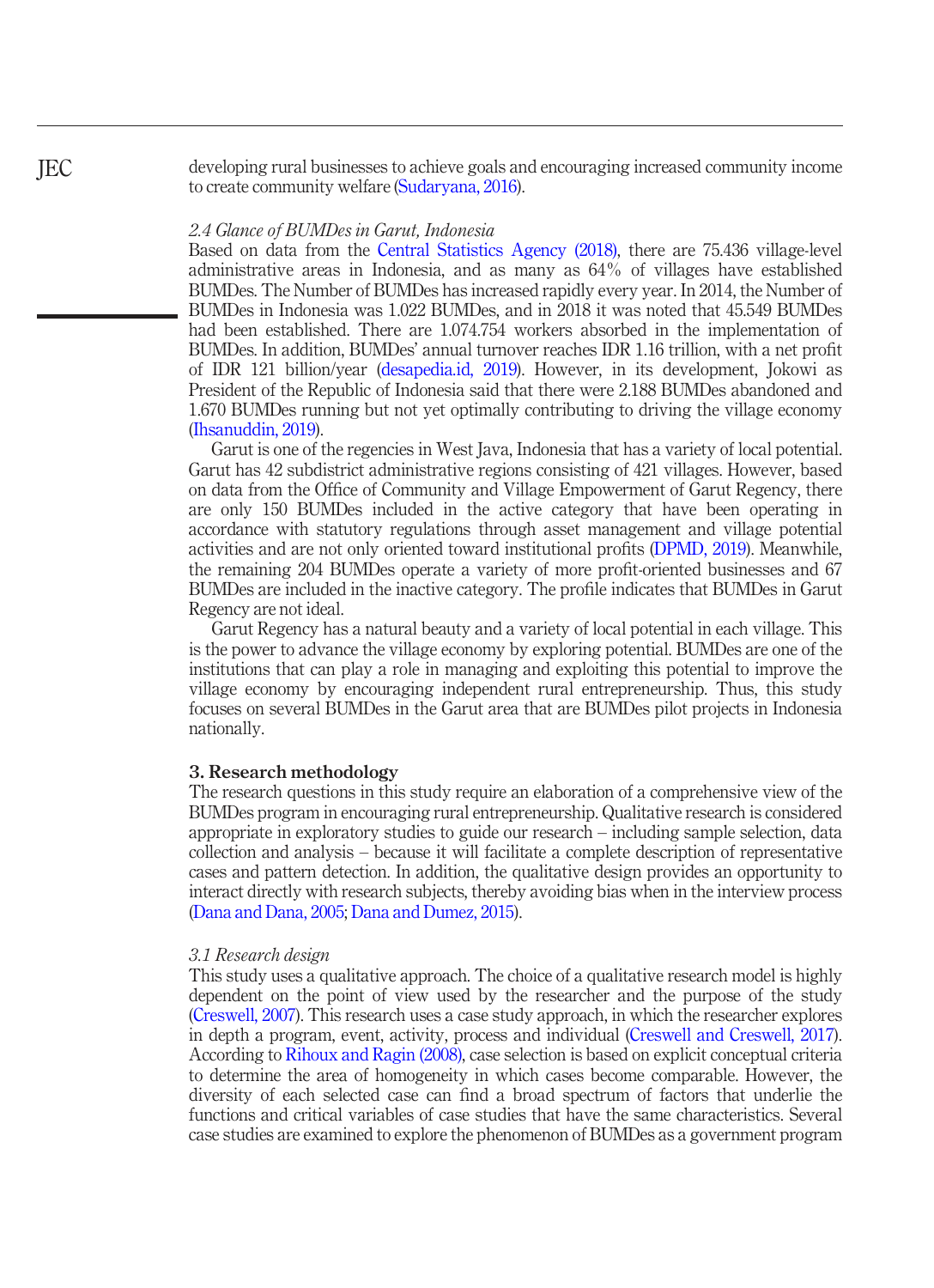that encourages rural entrepreneurship in Indonesia. BUMDes were formed to strengthen the economy of rural communities but many BUMDes experienced various obstacles so they did not function properly. This study tries to investigate the role of BUMDes in encouraging rural entrepreneurship and exploring the potential of rural communities. In addition, this study also explores challenges in the BUMDes program in Garut Regency.

BUMDes in Garut Regency, Indonesia

#### *3.2 Sample*

This research is focused on five BUMDes in Garut regency, West Java, Indonesia. The main data sources in this qualitative study are words and actions (Silverman, 2019). Therefore, the main instrument in this study is that researchers directly conduct interviews that are expected to analyze qualitative data obtained from informants. The data source in this study was the result of interviews with five BUMDes heads. Five BUMDes were selected to participate as samples. The sample unit (BUMDes) was chosen based on the success and complexity of the problem in each rural area. They are BUMDes who have implemented rural entrepreneurship; developed BUMDes' products based on the potential of their respective regions and successfully marketed their BUMDes' products. From that point of view, we see that five BUMDes are suitable samples to represent our study. This study used a purposive sampling technique to select research informants. Informants were chosen based on considerations that focus on specific objectives (Arikunto, 2006), so we made several criteria for informants involved in this study. Informants were key actors who have a role in the success of the BUMDes program; they were the heads of BUMDes, assuming they understand the BUMDes management process and have the authority to lead BUMDes business operations. All informants responded to the questions well and understood the problems that occurred in BUMDes management. Table 1 shows the profile of the informants in this study.

#### *3.3 Data collection*

This research is based on social context; therefore, data were collected from field observations and in-depth interviews with BUMDes' managers. Semi-structured interviews were conducted face-to-face with each informant. There were a total of five informants who participated in this study. The duration of the interview is around 1–2 h for each informant. Interviews were conducted in Indonesian. Based on permission from the informant, we use notes and recording devices to document the results of the interview. The results of the interview are then transcribed and verified by researchers. Information from these informants allows us to re-examine data and improve consistency and reliability. In addition, to ensure data validity/data credibility, this research uses the triangulation of sources and techniques. Source triangulation is done by comparing information from one respondent with another respondent using the same data collection techniques. Meanwhile, technical triangulation is done by comparing data using several techniques, such as observation, in-depth interviews and documentation.

#### *3.4 Data analysis*

Data analysis was carried out to provide a better understanding of each case study by describing the findings of the data collected. This study adopts an inductive approach to categories at the first level, with themes at the second level and related theoretical dimensions at the third level. This allows us to identify themes and patterns that emerge in each case (Gioia *et al.*, 2013). Excerpts from interviews are used as further evidence (Wolcott, 2008). Triangulation is also used to validate data linkages from field research (Saunders and Lewis, 2012). Finally, the interpretation of the data is illustrated in the model implications of the role of BUMDes in encouraging rural entrepreneurship.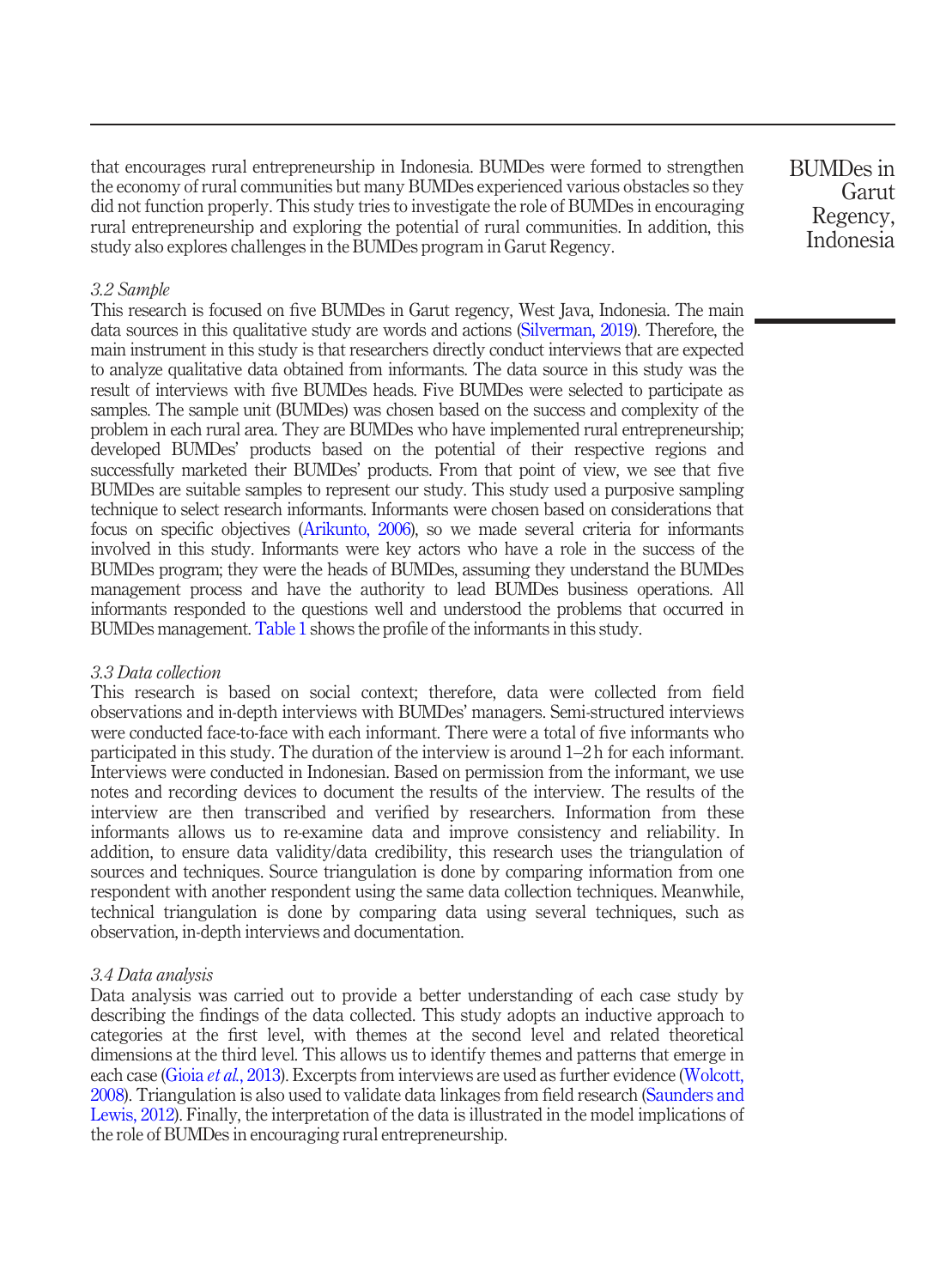| JEC                            |                |                 |              |                                                                                        |                                                                                                                                                                                                                                                                                                                                                                     |
|--------------------------------|----------------|-----------------|--------------|----------------------------------------------------------------------------------------|---------------------------------------------------------------------------------------------------------------------------------------------------------------------------------------------------------------------------------------------------------------------------------------------------------------------------------------------------------------------|
|                                | No.            | Code            | Gender       | Position of informant                                                                  | <b>BUMDes</b> description                                                                                                                                                                                                                                                                                                                                           |
|                                | 1              | BM1             | $\mathbf{F}$ | Head of BUMDes<br>Lumbung Pangan                                                       | Focusing on two business units: general trading and<br>services. BUMDes Lumbung Pangan is located in the<br>village of Citangtu that has the potential to produce<br>chips, which is called opak elod. Another business unit<br>is waste management by establishing a Waste Bank                                                                                    |
|                                | 2              | BM <sub>2</sub> | M            | Head of BUMDes<br>Mekar Motekar                                                        | Mekar Motekar BUMDes is located in Selawi District<br>that has the natural potential of bamboo. The<br>business unit focuses on encouraging bamboo<br>entrepreneurs to produce laminated and construction<br>products. In addition, other products produced<br>include household appliances, crafts and accessories.<br>Marketing coverage is the area of West Java |
|                                | 3              | BM <sub>3</sub> | M            | Head of BUMDes<br>Kondang Mandiri                                                      | Focusing on IT development includes software.<br>hardware and networking. In addition, it also<br>provides web design services for village<br>governments. The marketing scope has reached 27<br>villages in West Java                                                                                                                                              |
|                                | $\overline{4}$ | BM4             | M            | Head of BUMDes<br>Waluva                                                               | BUMDes Waluya is located in the village of Depok<br>Garut, West Java. Focusing on business units which<br>include cloth or screen printing, skewers, village<br>market management and buying and selling of grain                                                                                                                                                   |
| Table 1.<br>Informant profiles | 5              | BM <sub>5</sub> | M            | Head of BUMDes<br>Sukatani and Head of<br><b>BUMDes Association,</b><br>Garut Regency. | Focusing on farming and livestock business units<br>that include sweet potatoes, onions, cattle farms,<br>processing of cow's milk products (caramel candy,<br>crackers and snacks)                                                                                                                                                                                 |

#### 4. Findings

#### *4.1 Implementation of BUMDes in Garut, West Java, Indonesia*

BUMDes are the government's effort to encourage the productivity of rural communities in fostering independence, one of which is entrepreneurship. Based on Village Law Number 6 of 2014, the establishment of BUMDes aims to explore and optimize the potential of village entrepreneurs. Based on the results of interviews with BUMDes' managers, the selection of BUMDes management is based on the results of village deliberations, as revealed by all informants in this study.

The BUMDes were formed in 2017, beginning with a village meeting attended by several figures and it was agreed that the BUMDes management elected by five people consisted of the chairman, treasurer, secretary and coordinator for two business units (BM1).

BUMDes administrators are chosen based on the results of deliberations, the people involved or made administrators based on their abilities and motivation. The election also involved BPD, LPM and elements of the community (BM2).

Establishment of BUMDes refers to Law No. 4 of 2005; the formation of BUMDes began with deliberations that were legalized based on the decree of the village head (BM3).

[...] Participants in the deliberations included the village head, BPD, LPM, community leaders, youth leaders, business people and the community who participated in making agreements including the purpose of establishing the BUMDes, the name of the BUMDes, the composition of the management and the supervisory board (BM4).

Note: BPD (village's consultative agency), LPM (community empowerment institute)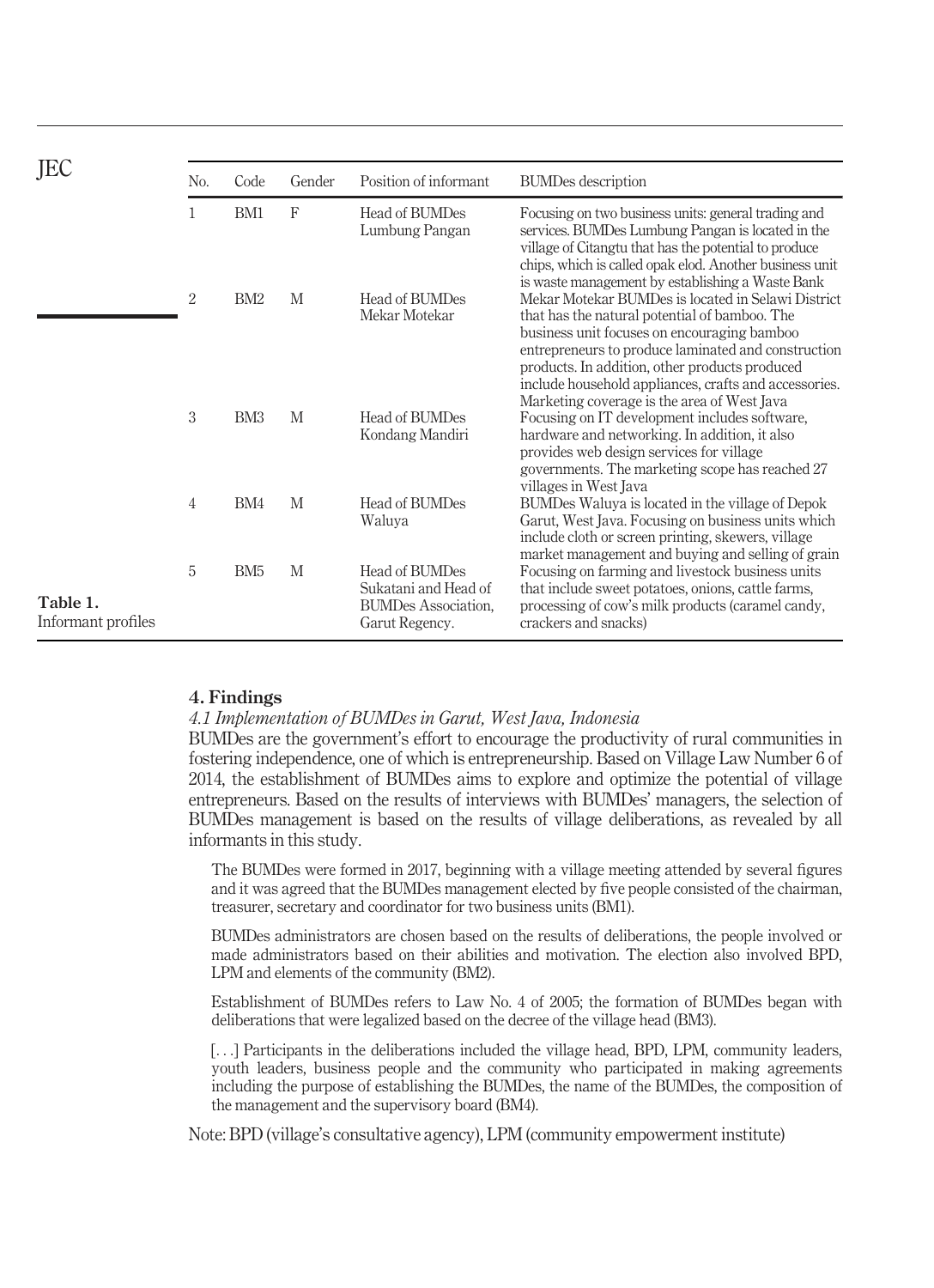Based on the results of interviews shows that the formation of BUMDes in accordance with regulations established by the government that prioritizes consensus to determine the objectives and targets for the formation of BUMDes. In addition, BM4 added that *BUMDes management is carried out based on the deliberation of the work of all levels of management regarding the assessment of business types that prioritize impacts on the village community and can directly improve the economy of the village community*.

Meanwhile, BM5 revealed that the formation of BUMDes consisted of several village deliberations, the first of which was a consultation to seek information from the public about the urgency of establishing BUMDes, the next was deliberation on the formulation of statutes, bylaws and programs to be carried out, and the next deliberation was preparation for making village regulations, the next step is to determine the management. The existence of BUMDes has been socialized to the village community, this was revealed by BM4, it is estimated that around 65% of Depok Village people already know the existence of BUMDes Waluya because some community activities are carried out involving BUMDes Waluya.

#### *4.2 Challenges of BUMDes implementation*

The establishment of BUMDes faces various challenges in its implementation; this causes not all BUMDes in Indonesia to run well, some even not. This was revealed by the informants in this study.

Most BUMDes are formed not in accordance with government policy, only as a complement to village institutions, not properly guided. The village government might not understand [...] about BUMDes. [...] BUMDes were formed only to complete the administration of village institutions, so that it did not work as it should (BM1).

Meanwhile, BM2 revealed that challenges in the implementation of BUMDes include the mindset of people who are still traditional, not dynamic and less innovative, causing a lack of human resource qualifications in managing BUMDes.

The challenge we experienced was the lack of human resources, the community still had a standardized mind, more inclined to traditional natural culture (BM2).

Another challenge is collaboration and support from the village government related to the implementation of BUMDes. BM5 revealed that:

Synergy between the BUMDes and the village government is needed. The village government has a lack understanding of BUMDes, still adopting an old pattern that is not progressive with rules (BM5).

Village government support is not significant, there is no supervisory agency, and there is no monitoring evaluation from the village government (BM5).

Meanwhile, BM4 revealed that business actors who are members of BUMDes experienced obstacles, *lack of business capital, access and marketing coverage, and lack of management*. Meanwhile, BM2 stated that *the process of knowledge transfer from BUMDes is not optimal for business actors, for example socialization and training.*

#### *4.3 BUMDes encouraging the development of rural entrepreneurship*

In this section, the findings will be presented by highlighting the role of BUMDes in encouraging rural entrepreneurship by analyzing prominent expressions from interviews. Figure 1 provides an overview of the findings. All concepts and themes that emerge from the data are given in the figure below.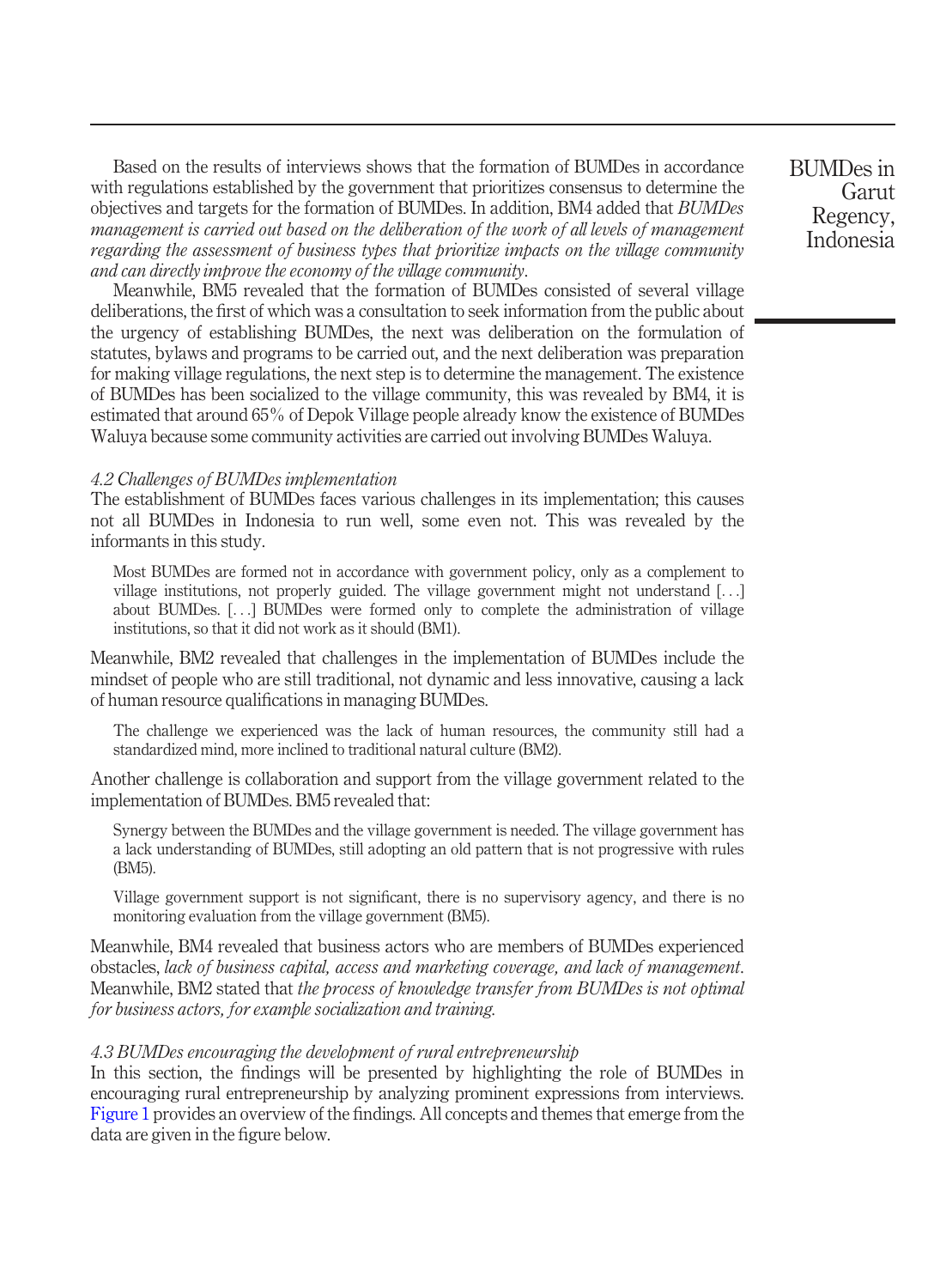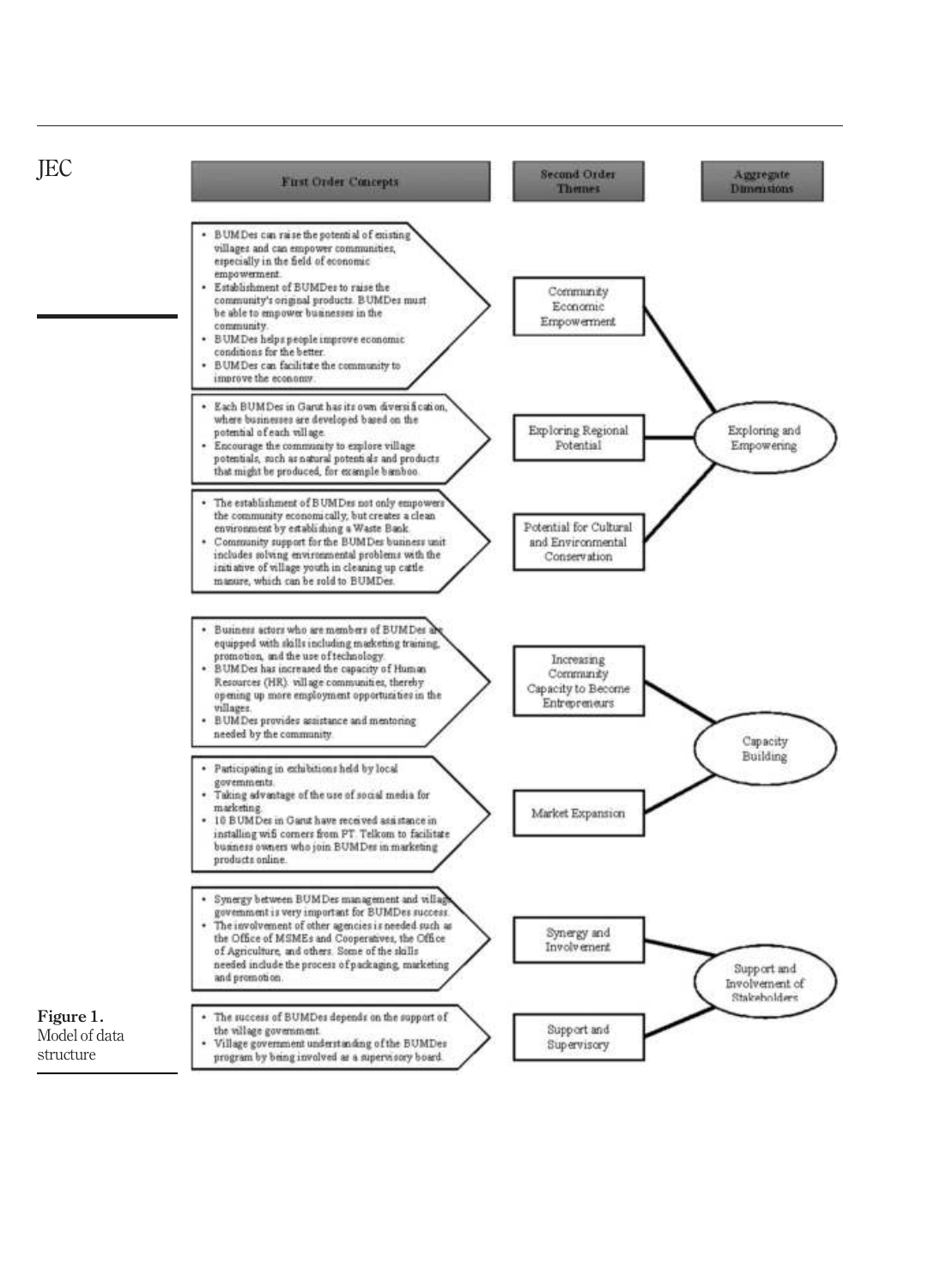*4.3.1 Exploring and empowering.* Based on the results of interviews, it is found that BUMDes proved capable of empowering the community economically by encouraging businesses in the local village community. All informants agreed that the presence of BUMDes can improve the economy of rural communities. As expressed by all informants that BUMDes can facilitate rural youth to engage in business activities, thereby reducing the desire of rural youth to look for work outside the city, as revealed by BM5.

Village youth are more interested in finding work outside the city than looking for business opportunities in their village. BUMDes seek to open employment opportunities by involving young people in BUMDes activities, so that the youth in this village are able to get income (BM5).

Each village in Garut has different characteristics; this diversification is a form of cultural diversity and the potential of an area. In addition, BM3 revealed that economic empowerment was carried out by exploring the potential of each village. The businesses developed are usually home industries that can involve the community, as BM2 revealed that the potential of Selawi District is a bamboo tree so that it becomes an opportunity for the community to use bamboo as a handicraft product. This bamboo processing activity produces the types of crafts that are characteristic of the village area. In addition, the BUMDes program also seeks to empower housewives in the region, as stated by several informants below.

Opak oled is snacks typical of our village, who process it on average, are housewives, so they get additional income (BM1).

Our village is a sweet potato producer, housewives here are empowered by making sweet potato snacks, so they can be sold and provide additional income for housewives here. BUMDes helps to sell these products (BM5).

In addition, the process of exploration and empowerment is also carried out by BUMDes as an effort to encourage rural entrepreneurship by paying attention to environmental aspects. This is a unique way of encouraging and fostering the entrepreneurial spirit of rural youth who care about the environment and benefit from the process. Some informants revealed as follows:

The community can save their rubbish in the Waste Bank which can be exchanged for money; some of the young people in the village here use this rubbish to be used as handicrafts that have added value and selling points (BM1).

[...] many people in our village have cow pens, the youths in our village took the initiative to offer assistance to clean the pens, and the cow dung that they had collected turned into fertilizer, the results of which they sold through BUMDes (BM5).

*4.3.2 Capacity building.* The next dimension is capacity building. The BUMDes program encourages rural communities to have the ability to do business as revealed by several informants below.

Businesses under the BUMDes unit are provided with training and entrepreneurial assistance, including training on how to make attractive packaging and using social media to market products (BM2, BM4).

The business unit at BUMDes Kondang Mandiri focuses on IT Development. We try to provide training and skills for the young people here to increase their knowledge in the IT field. Young people can use their abilities to become technicians in collaboration with BUMDes. They do not need to look far to work in the city, because there are many job opportunities that they can take advantage of here (BM3).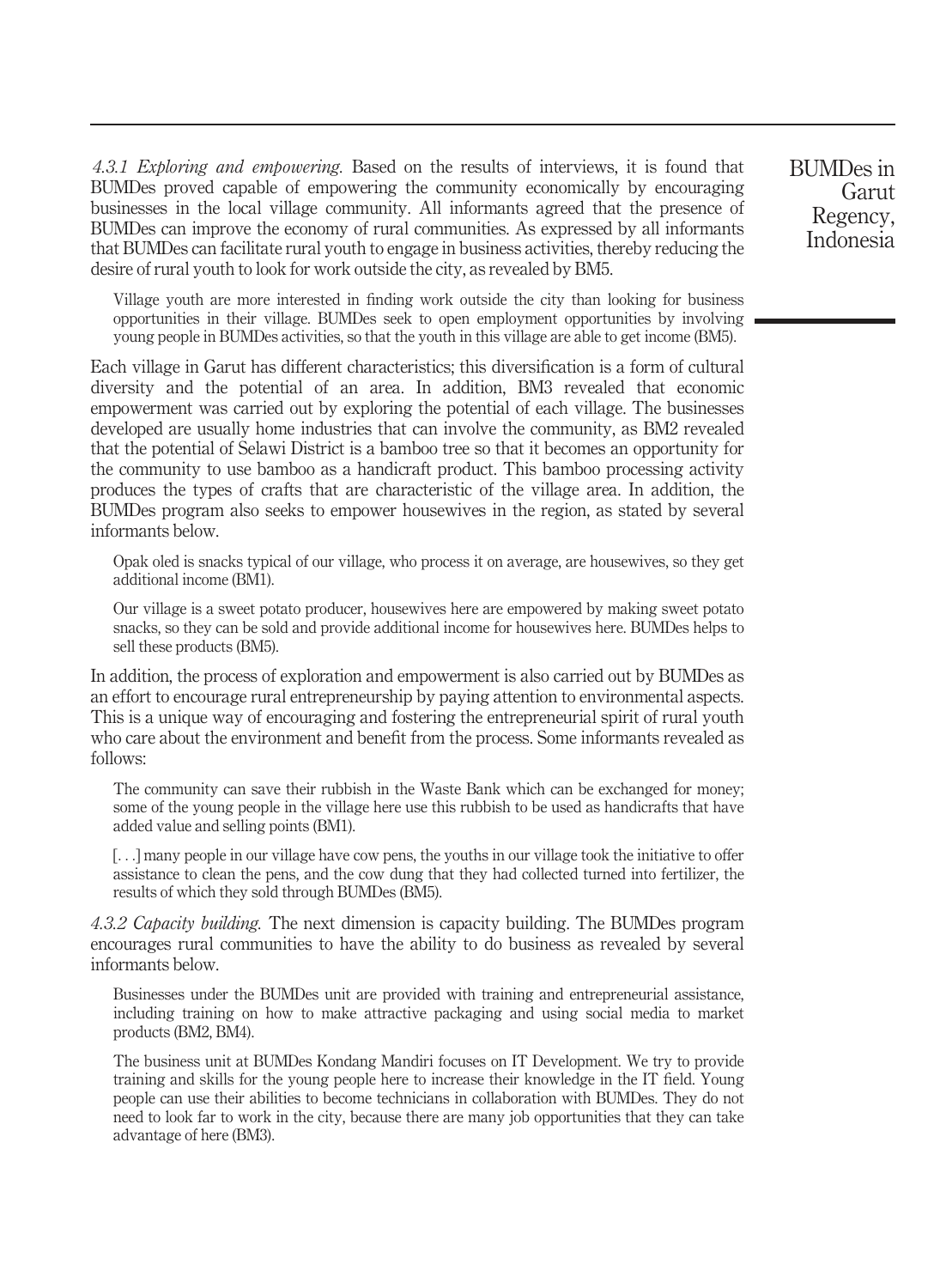Based on the results of the interview it can be concluded that the BUMDes program not only facilitates rural communities to improve the economy but provides knowledge and skills by conducting training and mentoring. Another capacity building facilitated by BUMDes is market expansion. Several informants revealed that they facilitated business owners to attend business exhibitions held by local governments. In addition, assistance from a stateowned company with the installation of free wifi provides easy access for businesses to market their business via online, so that the scope of business is not limited to the Garut area. BUMDes also acts as an intermediary in marketing community products.

*4.3.3 Support and involvment of all stakeholders.* The third dimension is the support and involvement of all stakeholders. Support from the village government influences the success of BUMDes, although this is a challenge for BUMDes managers because there are still village governments that do not focus on the BUMDes function. The village government can play a role as a supervisory board in the implementation of BUMDes, ensuring that BUMDes have implemented government programs by empowering the community economically to explore the potential of each region.

To encourage the creation of village entrepreneurs, BUMDes cooperate with various parties, as expressed by several respondents as follows:

We get training and mentoring from the university. They held community service, some of which included training materials on how to use social media as a marketing and promotional tool (BM4).

We join associations, so we regularly get entrepreneurial training, such as simple bookkeeping. In addition, by becoming a member of the association, we also gained a lot of knowledge by attending workshops and seminars (BM2).

In addition, BM5 also expressed his hope that the cooperative and MSME services could help BUMDes in increasing capacity because, basically, the establishment of BUMDes is to encourage community businesses to become the SME sector. Thus, business actors who are members of BUMDes must be equipped with adequate skills.

#### 5. Discussions

Indonesia is a developing country that seeks to increase local economic growth. According to Nwankwo and Okeke (2017), rural areas play a role in the development of a country. BUMDes are one of the Indonesian Government's strategies in increasing local economic growth to encourage the creation of rural entrepreneurship. Based on the findings of this study indicate that the process of establishing BUMDes has followed government procedures through the results of village deliberations (Rodiyah, 2019) by involving all elements of the community and village government. The human resources that manage BUMDes are selected based on their qualifications. BUMDes are a separate organization from the village government with a separate organizational structure. According to Amri (2019), coordination between BUMDes and the village government is needed for the success of BUMDes. Although, based on the results of the study it was found that village government support was still insignificant in supporting BUMDes activities. This finding also supports Solekhan (2014) that the role of the community is absolutely necessary for planning, implementation, management and supervision, so that BUMDes can run effectively and sustainably.

Aggregate dimensions based on the role of BUMDes in encouraging rural entrepreneurship show three main dimensions including exploration and empowerment, capacity building and support and involvement of all stakeholders. The results of this study are supported by the findings of Dhewanto *et al.* (2020), which proposes the collaborative

**IEC**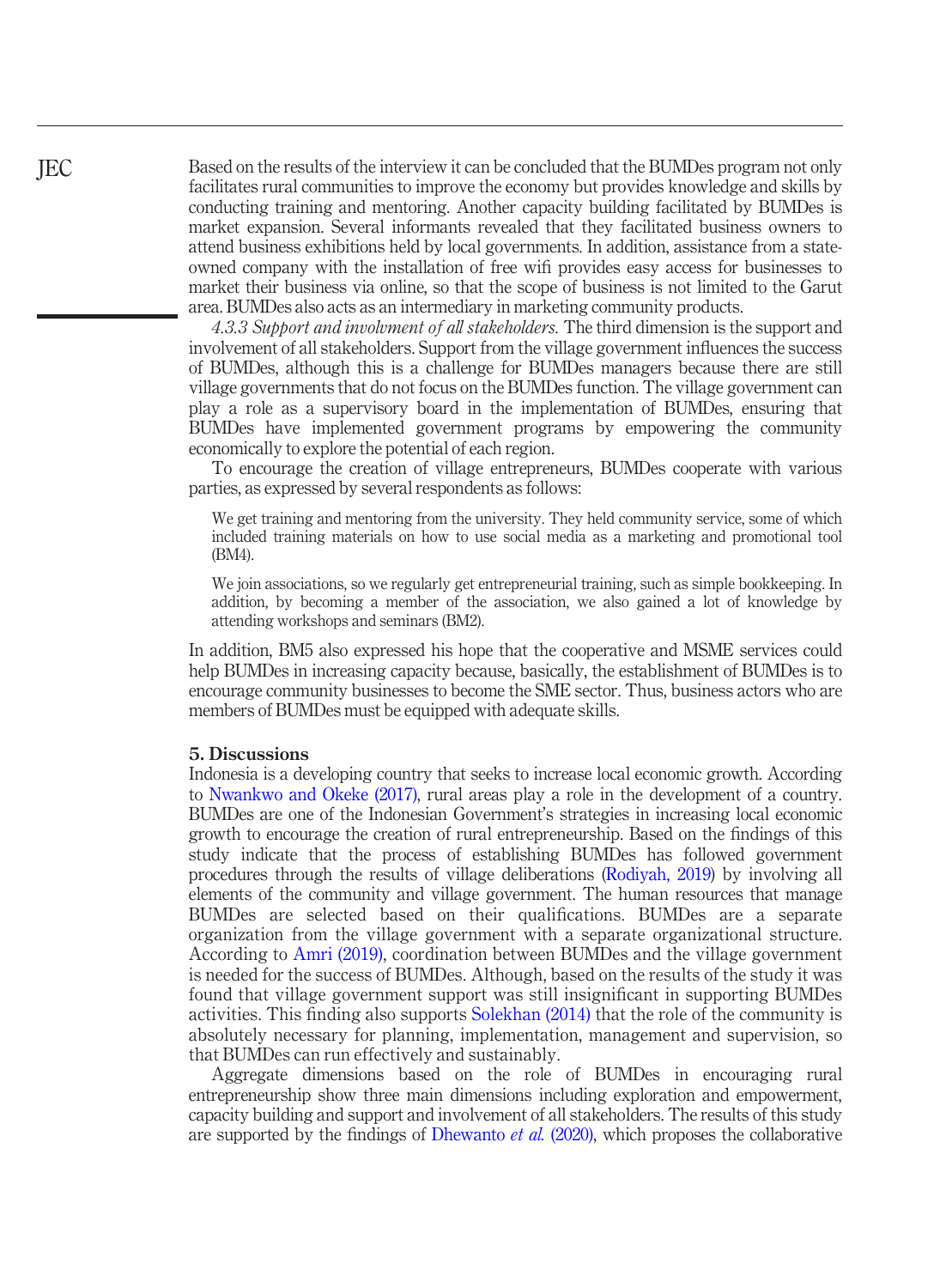engagement of actors to develop rural areas. In addition, Chatterjee *et al.* (2017) also argued that the growth of entrepreneurship in rural areas is influenced by human quality, financial and physical capital. Thus, the findings of this study indicate that the quality of human resources is crucial in exploiting the potential of the region, which is the physical capital in improving the economy.

The exploration and empowerment dimension shows that BUMDes are an Indonesian Government program that effectively aims to explore and optimize the potential of village entrepreneurs. This is in accordance with the Village Law Number 6 of 2014. BUMDes in Garut have implemented several community economic empowerment programs by encouraging business actors to explore the local potential of their villages to provide opportunities for the surrounding community to improve their economy without leaving their village. Amri (2019) and Suastika (2017) revealed that BUMDes are an effort to strengthen the rural economy and are formed based on the needs and potential of the village. Thus, local economic development can grow through the creation of entrepreneurship (Ramadani *et al.*, 2014, 2013).

The potential areas in Garut are very diverse so that people must increase their creativity in exploiting this potential by providing added value in their business. BUMDes, which focuses on carrying out their roles in accordance with the objectives of their establishment, have proven successful in improving the economy of the people in the region by facilitating media marketing and training in improving business soft skills. Several BUMDes in this study have successfully explored the potential of their area, the community has been able to see opportunities by using the wealth of their respective regions, for example, Citangtu Village with the potential for bamboo plants that can be used for handicrafts, and Selawi Village, with agriculture potential, namely, potato plants that can be processed into snacks. These products can be characteristic of their respective regions. According to Williams *et al.* (2004), social, environment, cultural and historical elements become beneficial potential in rural areas and become a unique resource in encouraging entrepreneurship in rural areas (Müller, 2013; Stathopoulou *et al.*, 2004). The implementation of entrepreneurial activities in the village contributes to economic growth in the village (Athiyaman *et al.*, 2007). Entrepreneurship is a way to improve economic conditions in rural areas (Chatterjee *et al.*, 2017).

The exploration process was also carried out as an effort to explore the region's potential and preserve the local culture and environment. Exploration of the potential of the area also raises environmental awareness, where the community gets economic benefits, whereas maintaining its sustainability. BUMDes facilitate environment-based community businesses such as waste banks, in addition to an economic mission; they also carry out a social and environmental mission. Other business opportunities also arise from this environment-based business, such as the Sukatani BUMDes where the majority of people have a livelihood of raising livestock. The BUMDes manager sees this as a business opportunity by empowering the youth in the village to clean cattle sheds whose livestock manure can be sold to BUMDes for further processing into fertilizer. Thus, young people not only generate income for themselves but also contribute to environmental cleanliness. According to Kania *et al.* (2019) that the existence of BUMDes is not only an effort to implement government programs but also can be a solution to the economic problems of a village.

The capacity-building dimension shows that BUMDes facilitate business actors in improving their skills and broadening their insights through training and mentoring activities, thereby creating added value for business actors. In building the capacity of rural communities, BUMDes in Garut also emphasizes the importance of the ability of business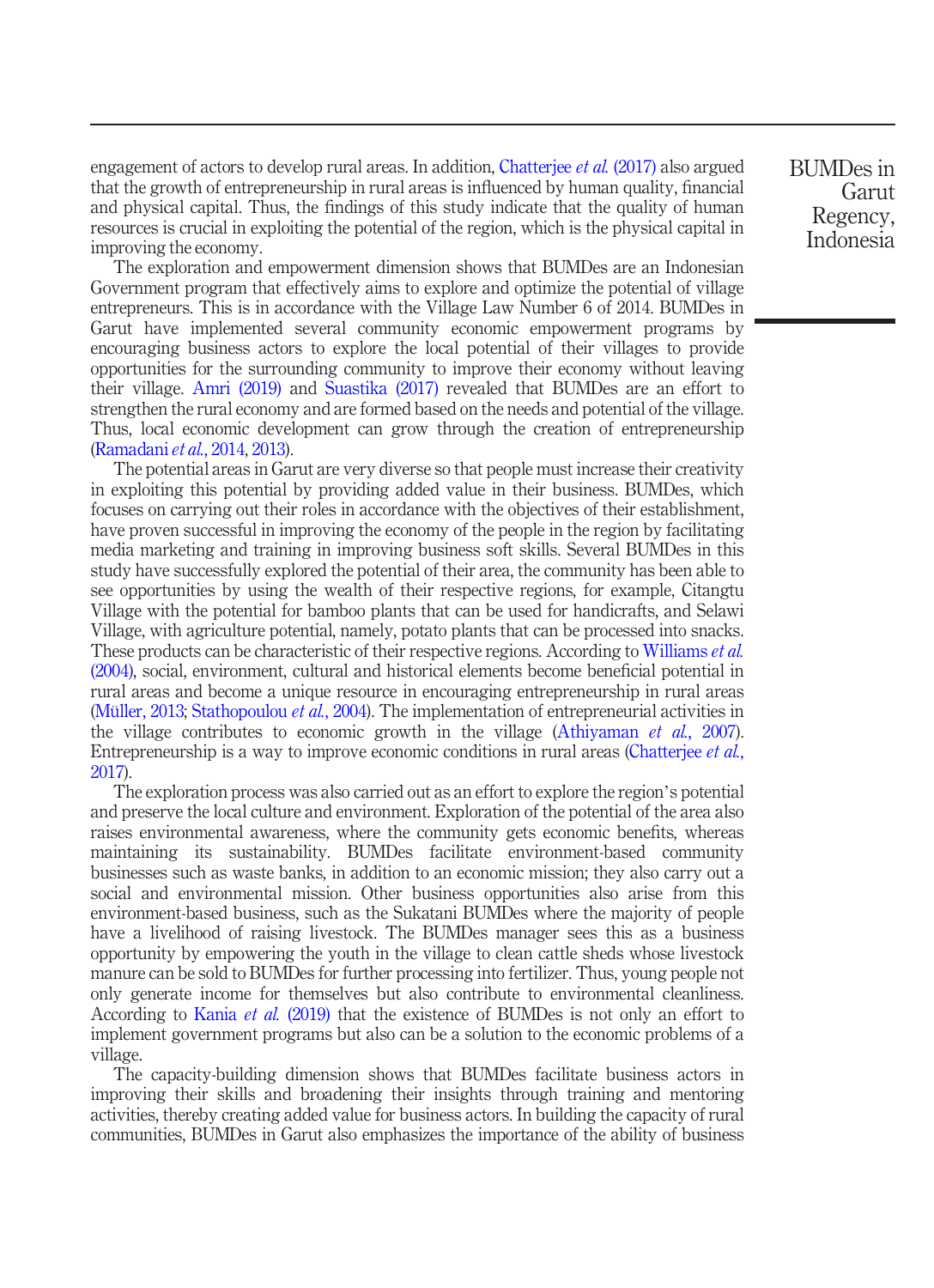actors by facilitating and providing training related to marketing and promotion and technology. The existence of BUMDes does not only pursue economic potential but also increases the capacity of business actors. This has an impact on opening up new job opportunities, such as that carried out by BUMDes Kondang Mandiri that provides training on the use of technology to the community, especially youth, so that they can independently use their abilities to open business opportunities and collaborate with BUMDes. BUMDes also provide assistance and mentoring for the community to actively participate in BUMDes' activities, as an effort to increase community capacity in identifying business opportunities in their villages. Azzahra and Dhewanto (2015) suggested training materials for entrepreneurship development programs in rural areas need to foster entrepreneurial motivation and basic entrepreneurship knowledge.

BUMDes also facilitate business actors to expand market coverage, including by participating in exhibition activities held by local governments and introducing the use of social media as a means of marketing products. According to Wortman (1990), rural entrepreneurship can introduce products and create markets by using new technologies in rural areas. This was demonstrated by the participation of one of the state-owned enterprises that contributed to providing free wifi to facilitate village entrepreneurs in improving online marketing through social media. Internet access makes it easy for entrepreneurs in marketing their products. The capacity building of business actors also includes knowledge of making business feasibility studies that contain business models that are appropriate to the type of business (Tricahyono *et al.*, 2018).

Meanwhile, the dimension of support and involvement of all stakeholders shows that the success of BUMDes is based on the synergy of all stakeholders. The success of BUMDes is highly dependent on the active role and involvement of the village government, so that synergy and cooperation are needed by placing the village government as a supervisory board for the implementation of the BUMDes. This is to ensure that the implementation of BUMDes complies with government regulations and the Statutes and Bylaws that have been determined during the village deliberation process. In accordance with Amri's findings (2019), professional BUMDes need to coordinate with local governments in managing their businesses. Hoseinzadeh *et al.* (2017) suggest that governments should strengthen their role in entrepreneurship development. In addition, cooperation from other government institutions as an effort to encourage local economic growth is needed, by collaborating with the cooperative and MSMEs departments, the agriculture office and others related to the exploration of village potential.

#### 6. Conclusion and recommendation

This paper aims to generate new insights into the role of BUMDes in encouraging rural entrepreneurship in Indonesia. BUMDes are an Indonesian Government program that seeks to empower rural communities and explore the regional potential. This study takes several case studies of rural areas that implement the BUMDes program. The potential of the local area is often overlooked, even though it can increase local economic growth and encourage the creation of new businesses. Based on the findings of this study, we are of the opinion and point out that the BUMDes program is an effective government program in encouraging rural entrepreneurship. In addition, the establishment of BUMDes is also in accordance with government regulations despite many challenges in its implementation. BUMDes in Garut have taken a new approach in providing stimulus to rural communities for entrepreneurship that includes exploration and empowerment, capacity building of human resources (business community) and the support and involvement of all stakeholders. By using the wealth and potential of the village, BUMDes in Garut seek to empower rural communities to

**IEC**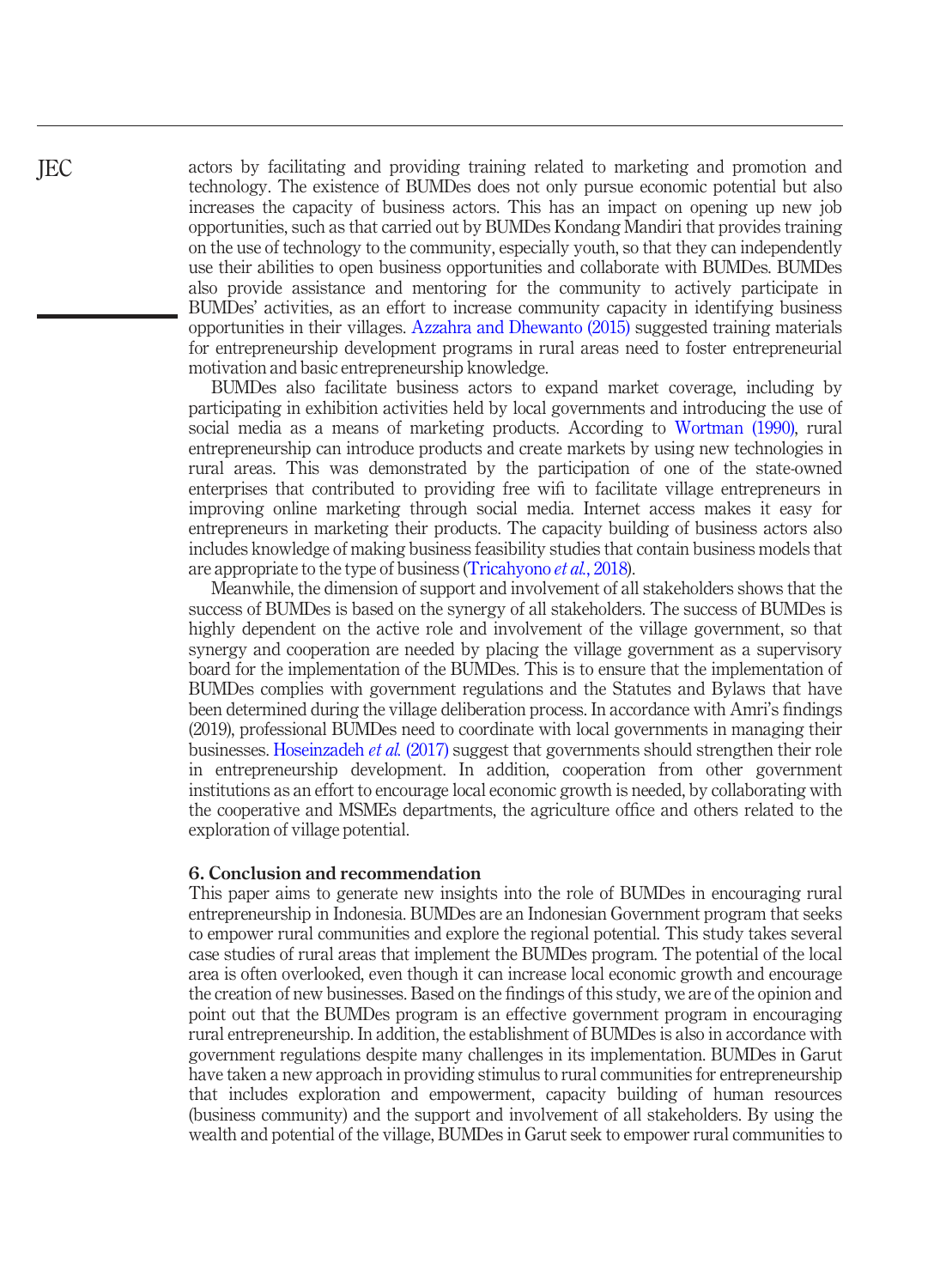improve their welfare by opening business opportunities. In addition, the existence of BUMDes in Garut can change the mindset of rural communities who have a tendency to look for work in cities by increasing economic development and education with entrepreneurial activities.

Each village in this study has unique potential. By investigating the role of BUMDes, this research contributes to the literature by providing dimensions of establishing BUMDes as a government program in encouraging rural entrepreneurship. In addition, this study allows us to make important contributions to research and policy that are interested in how value can be created through entrepreneurship in a rural context (Bosworth and Atterton, 2012; Moyes *et al.*, 2015). By understanding the dimensions of the role of BUMDes, the results of this study are expected to be beneficial to BUMDes governments and practitioners in formulating policies and strategies related to the development of BUMDes programs in Indonesia, as well as providing a road map for further research. This research has certain limitations. The nature of case studies that cannot be generalized enables quantitative research to be carried out to produce more comprehensive results. Future studies can be continued by researching the relationships between the dimensions found in this study. In addition, concentrating on certain regions will increase comparability and validity, so further studies from other regions in Indonesia are needed to be able to complete this research. Studies in other developing countries can be done by replicating this research in determining government programs to improve the local economy.

#### References

- Afwa, U. (2018), "Local economic development manifesto: policy analysis on the implementation of village-owned state enterprises", in *SHS Web of Conferences, Vol. 54, p. 04002, EDP Sciences*, 1-6.
- Agunggunanto, E.Y., Arianti, F., Kushartono, E.W. and Darwanto, D. (2016), "Pengembangan desa mandiri melalui pengelolaan badan usaha milik desa (BUMDes)", *Jurnal Dinamika Ekonomi and Bisnis*, Vol. 13 No. 1, pp. 67-81.
- Alarape, A.A. (2007), "Entrepreneurship programs, operational efficiency and growth of small businesses", *Journal of Enterprising Communities: People and Places in the Global Economy*, Vol. 1 No. 3, pp. 222-239.
- Amri, K. (2019), "BUMDes acceleration towards Mandiri village", *in IAPA Proceedings Conference* pp. 268-281.
- Arikunto, S. (2006), *Metodelogi Penelitian*, Bina Aksara, Yogyakarta.
- Athiyaman, A., Dabson, B., Hamm, G.F., Henderson, J., Holley, J., Hustedde, R. and Low, S.A. (2007), *Entrepreneurship and Local Economic Development*, Lexington Books, North America.
- Atterton, J., Newbery, R., Bosworth, G. and Affleck, A. (2011), "15 rural enterprise and neo-endogenous development", *The Handbook of Research on Entrepreneurship in Agriculture and Rural Development*, Edward Elgar, Cheltenham, 256-280.
- Azzahra, S. and Dhewanto, W. (2015), "Entrepreneurship training for community in rural area: motivation and knowledge of entrepreneurship", *Advanced Science Letters*, Vol. 21 No. 6, pp. 1858-1862.
- Bosworth, G. and Atterton, J. (2012), "Entrepreneurial in-migration and neoendogenous rural development", *Rural Sociology*, Vol. 77 No. 2, pp. 254-279.
- Byrd, W., Byrd, W.A., Lin, C.S. and Lin, Q. (Eds), (1990), *China*'*s Rural Industry: Structure, Development, and Reform*, Oxford University Press.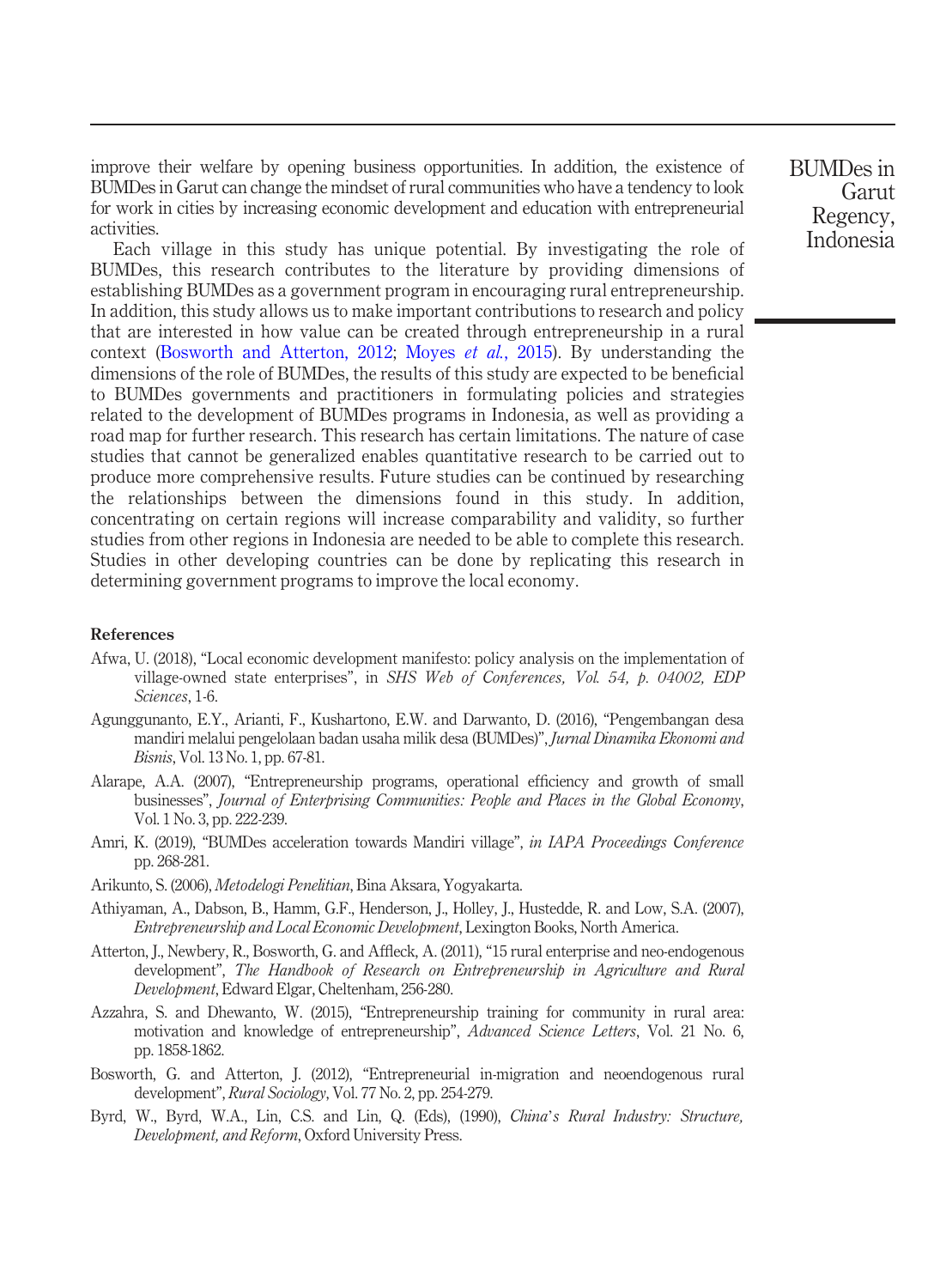| Central Statistic Agency (2018), "Jumlah Desa/Kelurahan Menurut Provinsi dan Letak Geografi, 2003- |
|----------------------------------------------------------------------------------------------------|
| 2018", available at: www.bps.go.id/dynamictable/2015/09/18%2000:00:00/906/jumlah-desa-             |
| kelurahan menurut provinsi dan letak geografi 2003—2018 html (accessed February 2020).             |

- Chatterjee, R., Mukherjee, D., Chakraborty, G. and Deb, M.A.K. (2017), "Factors influencing growth of rural entrepreneurship in Tripura: a socio-economic perspective", *The Journal of Innovations*, Vol. 12 No. 1, pp. 47-57.
- Covin, J.G. and Slevin, D.P. (1991), "A conceptual model of entrepreneurship as firm behavior", *Entrepreneurship Theory and Practice*, Vol. 16 No. 1, pp. 7-26.
- Cresswell, T. (2013), *Place: A Short Introduction*, John Wiley and Sons.
- Creswell, J.W. (2007), *Qualitatif Inquiry and Research Design*, Sage Publications, CA.
- Creswell, J.W. and Creswell, J.D. (2017), *Research Design: Qualitative, Quantitative, and Mixed Methods Approaches*, Sage publications.
- Dana, L.P. (1995), "Entrepreneurship in a remote sub-arctic community", *Entrepreneurship Theory and Practice*, Vol. 20 No. 1, pp. 57-72.
- Dana, L.P. and Dana, T.E. (2005), "Expanding the scope of methodologies used in entrepreneurship research", *International Journal of Entrepreneurship and Small Business*, Vol. 2 No. 1, pp. 79-88.
- Dana, L.P. and Dumez, H. (2015), "Qualitative research revisited: epistemology of a comprehensive approach", *International Journal of Entrepreneurship and Small Business*, Vol. 26 No. 2, pp. 154-170.
- Das, D.C. (2014), "Prospects and challenges of rural entrepreneurship development in NER a study", *International Journal of Humanities and Social Science Studies*, Vol. 1 No. 3, pp. 178-182.
- desapedia.id (2019), "Omzet BUMDesa Mencapai Rp. 1,16 Triliun Per Tahun", available at: [www.](https://www.desapedia.id/omzet-bumdesa-mencapai-rp-116-triliun-per-tahun/) [desapedia.id/omzet-bumdesa-mencapai-rp-116-triliun-per-tahun/](https://www.desapedia.id/omzet-bumdesa-mencapai-rp-116-triliun-per-tahun/) (accessed February 2020).
- Deshwal, S. (2015), "Understanding the youth for embracing rural entrepreneurship as a career", *International Journal of Applied Research*, Vol. 1 No. 13, pp. 579-581.
- Dhewanto, W., Ratnaningtyas, R., Permatasari, A., Anggadwita, G. and Prasetio, E.A. (2020), "Rural entrepreneurship: towards collaborative participative models for economic sustainability", *Entrepreneurship and Sustainability Issues*, Vol. 8 No. 1, pp. 705-724.
- Dinis, A. (2006), "Marketing and innovation: useful tools for competitiveness in rural and peripheral areas", *European Planning Studies*, Vol. 14 No. 1, pp. 9-22.
- DPMD (2019), "Dokumen DPMD: data BUMDes di kabupaten garut tahun 2019", *The Of*fi*ce of Community and Village Empowerment*, Garut Regency.
- Du, Z. and Izumida, Y. (2006), "Does property right transformation improve township and village enterprises performance?", *China and World Economy*, Vol. 14 No. 1, pp. 85-101.
- Feher, A. (2014), "Development opportunities of rural entrepreneurship by participating in training projects", *Research Journal of Agricultural Science*, Vol. 46 No. 4, pp. 46-51.
- Gioia, D.A., Corley, K.G. and Hamilton, A.L. (2013), "Seeking qualitative rigor in inductive research: notes on the Gioia methodology", *Organizational Research Methods*, Vol. 16 No. 1, pp. 15-31.
- Goodman, D. (2003), "The quality 'turn' and alternative food practices: reflections and agenda", *Journal of Rural Studies*, Vol. 19 No. 1, pp. 1-7.
- Hazarika, S. (2016), "Skill development for rural entrepreneurship: a study on state institute of rural development (SIRD)", *Assam. International Journal of Research and Analytical Reviews*, Vol. 3 No. 3, pp. 61-66.
- Hisrich, R.D. and Ramadani, V. (2017), "Organizing an entrepreneurial venture", In *Effective Entrepreneurial Management*, Springer, Cham, pp. 101-114.
- Hoseinzadeh, M., Ja'fari, H. and Ahmadian, M.A. (2017), "Effective factors in rural entrepreneurship development: a case study of villages in the central district of Bardaskan city", *Biological Bulletin of Bogdan Chmelnitskiy Melitopol State Pedagogical University*, Vol. 7 No. 4.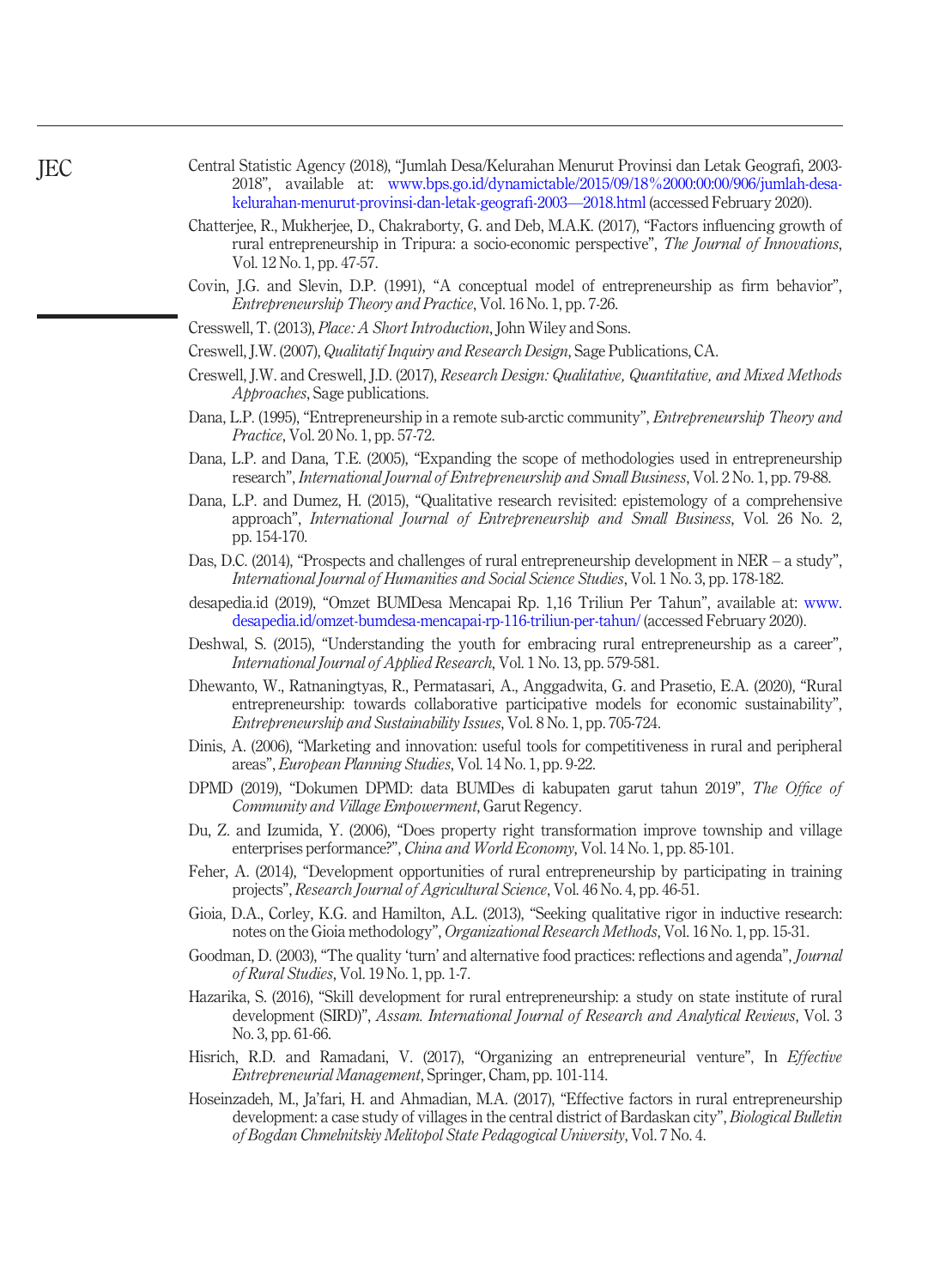- Ihsanuddin (2019), "Jokowi dapat laporan 2.188 badan usaha milik desa tidak beroperasi", available at: [https://nasional.kompas.com/read/2019/12/11/14210741/jokowi-dapat-laporan-2188-badan](https://nasional.kompas.com/read/2019/12/11/14210741/jokowi-dapat-laporan-2188-badan-usaha-milik-desa-tidak-beroperasi)[usaha-milik-desa-tidak-beroperasi](https://nasional.kompas.com/read/2019/12/11/14210741/jokowi-dapat-laporan-2188-badan-usaha-milik-desa-tidak-beroperasi) (accessed June 2020).
- Isenberg, D.J. (2010), "How to start an entrepreneurial revolution", *Harvard Business Review*, Vol. 88 No. 6, pp. 40-50.
- Kania, I., Akbar, G.G. and Budiman, M. (2019), "Causative factors of Indonesia's rural areas' low funding", *In First International Conference on Administration Science (ICAS 2019). Advances in Social Science, Education and Humanities Research, Atlantis Press*, 343, 388-390. [10.2991/icas-19.2019.80](http://dx.doi.org/10.2991/icas-19.2019.80).
- Kushalakshi, D. and Raghurama, A. (2014), "Rural entrepreneurship: a catalyst for rural development", *International Journal of Science and Research*, Vol. 3 No. 8, pp. 51-52.
- Lafuente, E., Vaillant, Y. and Rialp, J. (2007), "Regional differences in the influence of role models: comparing the entrepreneurial process of rural Catalonia", *Regional Studies*, Vol. 41 No. 6, pp. 779-796.
- Larasdiputra, G.D., Anggiriawan, P.B., Kawisana, P.G.W.P. and Putra, I.G.B.N.P. (2019), "The role of village owned enterprises in increasing the rural economy", *International Journal of Advances in Social and Economics*, Vol. 1 No. 2, pp. 60-66.
- Luo, Y., Tan, J.J. and Shenkar, O. (1999), "Township and village enterprises in China: strategy and environment", in Kelley, M. and Luo, Y. (Eds), *China 2000, Emerging Business Issues*, Sage, London.
- McElwee, G., Smith, R. and Somerville, P. (2018), "Conceptualising animation in rural communities: the village SOS case", *Entrepreneurship and Regional Development*, Vol. 30 No. 1-2, pp. 173-198.
- Meccheri, N. and Pelloni, G. (2006), "Rural entrepreneurs and institutional assistance: an empirical study from mountainous Italy", *Entrepreneurship and Regional Development*, Vol. 18 No. 5, pp. 371-392.
- Moyes, D., Ferri, P., Henderson, F. and Whittam, G. (2015), "The stairway to Heaven? The effective use of social capital in new venture creation for a rural business", *Journal of Rural Studies*, Vol. 39, pp. 11-21.
- Müller, S. (2013), "Entrepreneurship and regional development: on the interplay between agency and context", Doctoral dissertation, Department of Business Administration, Aarhus University.
- Munyanyiwa, T. and Mutsau, M. (2015), "Rural entrepreneurship challenges and opportunities: a case study of Uzumba rural area in Zimbabwe", *International Journal of Multidisciplinary Research Hub*, Vol. 2 No. 7, pp. 15-20.
- Newbery, R. and Bosworth, G. (2014), "The character of rural business relations", In *Rural Cooperation in Europe*, Palgrave Macmillan, London, pp. 29-48.
- Nwankwo, F.O. and Okeke, C.S. (2017), "Rural entrepreneurship and rural development in Nigeria", *Africa*'*s Public Service Delivery and Performance Review*, Vol. 5 No. 1, pp. 1-7.
- Patel, B. and Chavda, K. (2013), "Rural entrepreneurship in India: challenge and problems", *International Journal of Advance Research in Computer Science and Management Studies*, Vol. 1 No. 2, pp. 28-36.
- Phillipson, J., Shucksmith, M. and Turner, R. (2011), "Rural economies: incubators and catalysts for sustainable growth", *Submission to Government*'*s Growth Review*, Centre for Rural Economy and RELU, Newcastle.
- Purbasari, R.P., Soeling, P.D. and Wijaya, C.W. (2019), "An entrepreneurial ecosystems approach to encouraging local economic development through a village-owned enterprises policy [a case study of Indonesian village-owned enterprises (BUMDes)]", *Archives of Business Research*, Vol. 7 No. 4, pp. 254-264.
- Ramadani, V., Gërguri, S., Rexhepi, G. and Abduli, S. (2013), "Innovation and economic development: the case of FYR of Macedonia", *Journal of Balkan and near Eastern Studies*, Vol. 15 No. 3, pp. 324-345.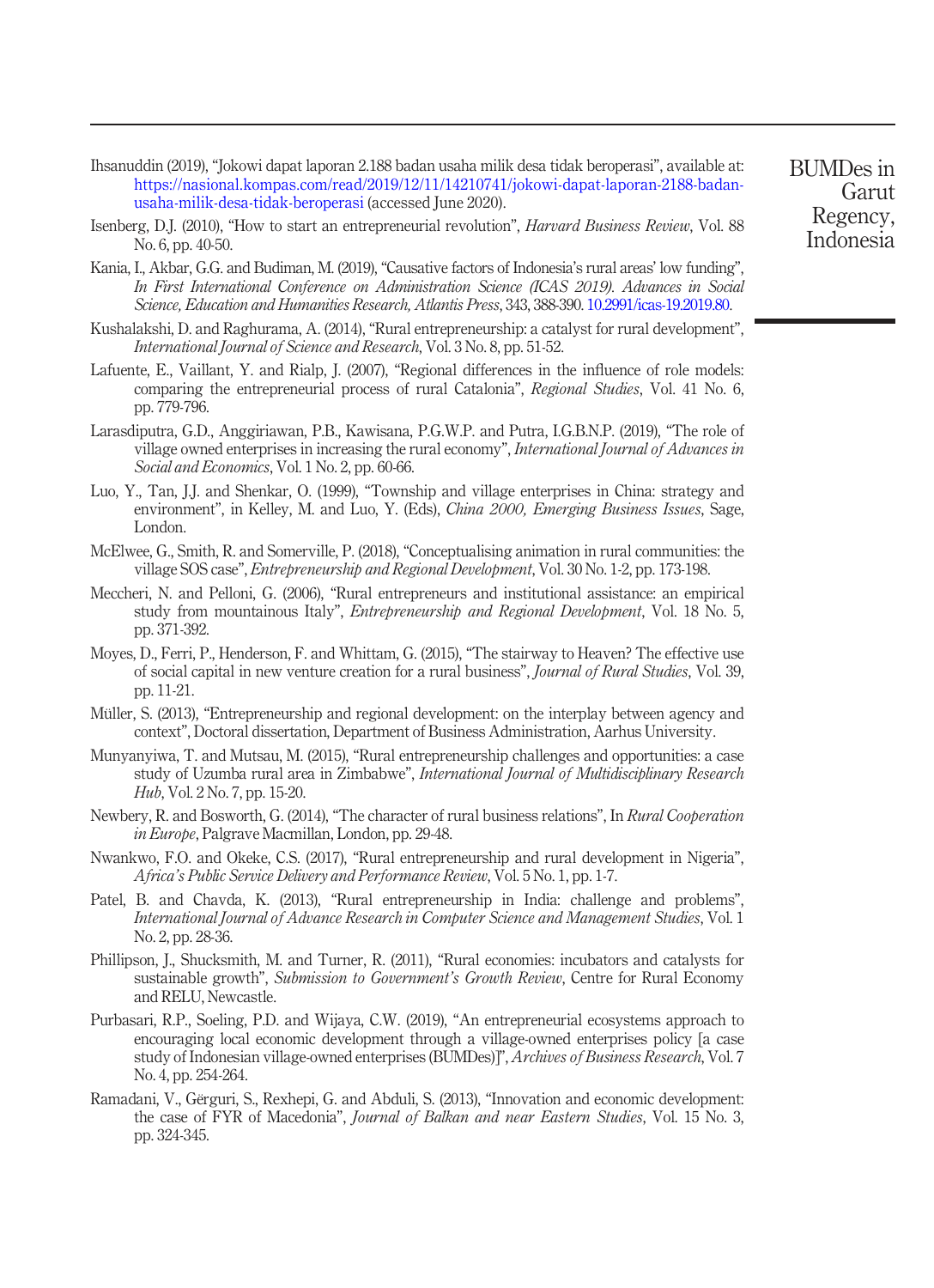- Ramadani, V., Rexhepi, G., Gërguri-Rashiti, S., Ibraimi, S. and Dana, L.P. (2014), "Ethnic entrepreneurship in Macedonia: the case of Albanian entrepreneurs", *International Journal of Entrepreneurship and Small Business*, Vol. 23 No. 3, pp. 313-335.
- Rihoux, B. and Ragin, C.C. (2008), *Con*fi*gurational Comparative Methods: Qualitative Comparative Analysis (QCA) and Related Techniques*, Vol. 51, Sage Publications.
- Rodiyah (2019), "Management of implementation of village government in empowering village enterprises (BUMDes)", *UNNES International Conference on Research Innovation and Commercialization*, KnE Social Sciences, Semarang, pp. 569-583.
- Rokhim, R., Wahyuni, S., Wulandari, P. and Pinagara, F.A. (2017), "Analyzing key success factors of local economic development in several remote areas in Indonesia", *Journal of Enterprising Communities: People and Places in the Global Economy*, Vol. 11 No. 4, pp. 438-455.
- Saunders, M.N. and Lewis, P. (2012), *Doing Research in Business and Management: An Essential Guide to Planning Your Project*, Pearson.
- Saxena, S. (2012), "Problems faced by rural entrepreneurs and remedies to solve it", *Journal of Business and Management*, Vol. 3 No. 1, pp. 23-29.
- Sharma, M., Chaudhary, V., Bala, R. and Chauhan, R. (2013), "Rural entrepreneurship in developing countries: challenges, problems and performance appraisal", *Global Journal of Management and Business Studies*, Vol. 3 No. 9, pp. 1035-1040.
- Silverman, D. (2019), *Interpreting Qualitative Data*, Sage Publications Limited.
- Solekhan, M. (2014), *Penyelenggaraan Pemerintahan Desa*, Setara Press, Malang, p. 73.
- Srirejeki, K. (2018), "Empowering the role of village owned enterprises (BUMDes) for rural development: case of Indonesia", *Jurnal Akuntansi, Manajemen Dan Ekonomi*, Vol. 20 No. 1, pp. 5-10.
- Stathopoulou, S., Psaltopoulos, D. and Skuras, D. (2004), "Rural entrepreneurship in Europe: a research framework and agenda", *International Journal of Entrepreneurial Behaviour and Research*, Vol. 10 No. 6, pp. 404-425.
- Suartini, S.R. and PermadiIstislam, I. (2019), "Comparison of village-owned enterprises in Indonesia and township and village enterprises in China", *JL Pol*'*y and Globalization*, Vol. 91, pp. 169.
- Suastika, I.N. (2017), "Village enterprises (a case study of rural enterprise-based social capital at the Purwakerti village community)", *South East Asia Journal of Contemporary Business, Economics and Law*, Vol. 12 No. 4, pp. 26-29.
- Sudaryana, B. (2016), "The model of development policy implementation village owned enterprises in Indonesia", *In 1st International Conference on Social and Political Development (ICOSOP 2016)*, Atlantis Press.
- Suriadi, A., Mahalli, K., Achmad, N. and Muda, I. (2015), "The applicative model of the village owned enterprises (BUMDes) development in North Sumatera", *Global Journal of Arts, Humanities and Social Sciences*, Vol. 3 No. 12, pp. 48-62.
- Taghibeygi, M., Sharafi, L. and Khosravipour, B. (2015), "Identifying factors influencing the development of rural entrepreneurship from the perspective of farmers of west Islamabad country", *Research Journal of Fisheries and Hydrobiology*, Vol. 10 No. 10, pp. 161-168.
- Tricahyono, D., Alamanda, D.T., Anggadwita, G., Prabowo, F.S.A. and Yuldinawati, L. (2018), "The role of business incubator on cultivating innovation on startups: the case study of Bandung Techno Park (BTP) Indonesia", *International Journal of Engineering and Technology*, Vol. 7 No. 2.29, pp. 226-235, doi: [10.14419/ijet.v7i2.29.13322](http://dx.doi.org/10.14419/ijet.v7i2.29.13322).
- Trousdale, W. (2003), "Strategic planning for local economic development", *The Manual Volume 1: Concepts and Process*, United Nations Human Settlements Program (UN-HABITAT), Nairobi and EcoPlan International Inc., Vancouver.
- Ulumudin, A., Fauzan, H.S. and Rismayanti, H.H. (2019),"Analisis manajemen badan usaha milik desa (studi pada badan usaha milik desa padaawas kecamatan pasirwangi kabupaten garut)", *Jurnal Ilmu Administrasi: Media Pengembangan Ilmu Dan Praktek Administrasi*, Vol. 16 No. 2, pp. 228-242.